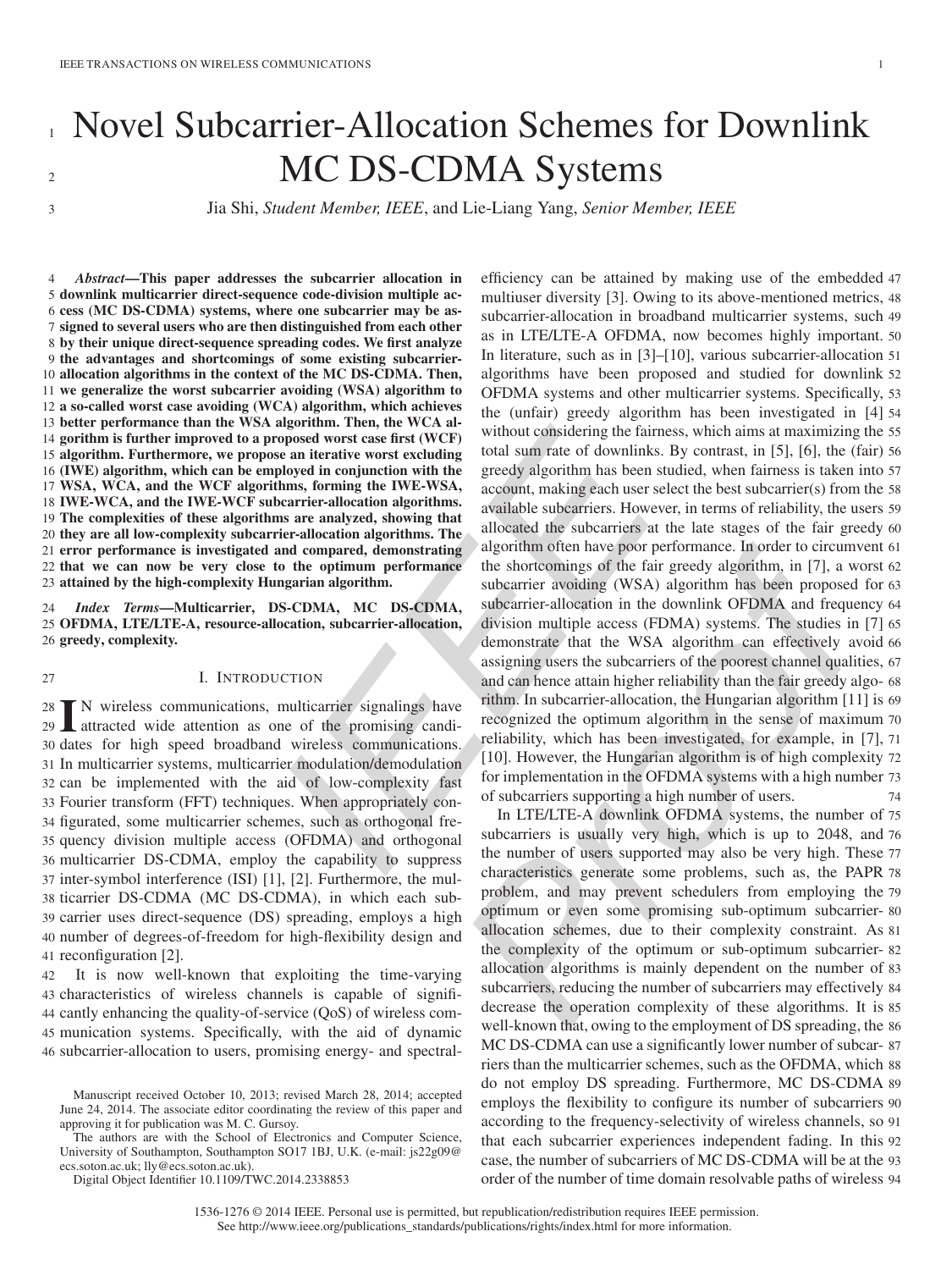channels and, hence, will usually be low [1]. Therefore, in MC DS-CDMA, the relatively high-complexity optimum or near- optimum subcarrier-allocation algorithms may be employed in order to achieve the best possible performance.

 A range of researches [12]–[18] have been dedicated to the field of resource allocation in the MC CDMA and MC DS- CDMA systems. The allocations of transmission rate, subcar- rier and power have been considered in MC-CDMA system in [14] for minimizing the total transmission power when given certain bit error rate (BER) requirements. The authors of [16], [17] have compared the capacity performance of the MIMO-OFDMA and MIMO-MC-CDMA systems, when adap- tive power allocation is employed. In [13], adaptive allocations of subchannel, power and alphabet size have been addressed in a distributed MC DS-CDMA system, in order to minimize the transmit power under the constraint of packet rate.

 Against the background, in this contribution, we study the subcarrier-allocation in MC DS-CDMA systems. First, some representative algorithms, including the greedy-family algo- rithms, WSA algorithm, etc., are introduced to and studied in association with the MC DS-CDMA systems. Then, a range of subcarrier-allocation algorithms aiming at maximizing the reliability of downlink MC DS-CDMA systems are proposed. Furthermore, we propose a scheme, namely iterative worst ex- cluding (IWE) scheme, which allows the proposed subcarrier- allocation algorithms to achieve even better performance. In this paper, the BER performance of the MC DS-CDMA systems employing various subcarrier-allocation algorithms is investi- gated, when assuming that subcarrier channels experience inde- pendent fading. Our simulation results reveal that the proposed algorithms may significantly outperform the existing subopti- mal algorithms. Furthermore, the IWE scheme is effective for further improving the BER performance of some subcarrier-allocation algorithms.

 The rest of the paper is organized as follows. Section II introduces the system model and gives the main assumptions. Section III states the principles of the proposed subcarrier- allocation algorithms. Section IV discusses some existing subcarrier-allocation algorithms and details the proposed al- gorithms. Section V introduces the IWE scheme. Section VI analyzes and compares the complexity of the considered subcarrier-allocation algorithms. Section VII provides the BER results and, at last, conclusions are summarized in Section VIII.

#### 138 II. SYSTEM MODELS

 We consider a downlink MC DS-CDMA system which con-140 sists of one base station  $(BS)$  communicating with K mobile users. We assume that each of the communicating terminals, including BS and K mobile users, employs one antenna for signal receiving and transmission. Signals transmitted from BS to mobile users are MC DS-CDMA signals using time (T)- domain DS spreading [1] and the spreading factor is expressed as N. For clarity, the variables and notations used in this paper are summarized as follows:

- 148 K Number of mobile users;
- 149 K K Set of user indexes, defined as  $\mathcal{K} = \{0, 1, \dots, K - 1\};$
- $150 N$ Spreading factor of DS spreading;
- M Number of subcarriers of MC DS-CDMA systems; 151
- M Set of subcarrier indexes, defined as  $M = 152$  $\{0, 1, \ldots, M-1\};$  153

 $h_{k,j}$  Channel gain of subcarrier j of user k; 154  $C$  ( $N \times K$ )-dimensional spreading matrix with columns 155 consisting of the spreading sequences taken from a 156

- $(N \times N)$  orthogonal matrix. Note that, some columns 157 of C may be the same in the case of  $K > N$ . In this 158 case, the corresponding users are operated on different 159 subcarriers;
- $\mathcal{F}_j$  Set of indexes for up to N users assigned to subcarrier j; 161
- $|\mathcal{F}|$  Cardinality of the set  $\mathcal{F}$ , representing the number of 162 elements in set F ; 163
- $P_k$  Transmission power for user k ; 164
- P Total transmission power of BS,  $P = \sum_{k \in \mathcal{K}} P_k$ ; 165
- $A_{k,j}$  Channel quality of subcarrier j of user k,  $A_{k,j} = 166$  $|h_{k,j}|^2/(2\sigma^2)$ , where  $\sigma^2 = 1/(2\bar{\gamma}_s)$  denotes the single-167 dimensional noise power at a mobile user and  $\bar{\gamma}_s$  denotes 168 the average signal-to-noise ratio (SNR) per symbol. 169

In this paper, we assume that each user is allocated one 170 spreading code of one subcarrier. Consequently, we have 171  $\bigcup_{j \in \mathcal{M}} \mathcal{F}_j = \mathcal{K}, \mathcal{F}_j \bigcap \mathcal{F}_i = \emptyset$  for  $i \neq j$ , and there are possibly 172 N users sharing one subcarrier. Let us assume that the data 173 symbols to be transmitted by the BS to the  $K$  mobile users 174 are expressed as  $\mathbf{x} = [x_0, x_1, \dots, x_{K-1}]^T$ , where  $x_k$  is the 175 data symbol to user k, which is assumed to satisfy  $E[x_k] = 0$  176 and  $E[|x_k|^2] = 1$ . Furthermore, let us assume that the j'th 177 subcarrier is assigned to user  $k$ . Then, considering that the  $M$  178 subcarriers are orthogonal, the signal received by user  $k$  from 179 the  $j'$ th subcarrier can be written as  $180$ 

$$
\boldsymbol{y}_k = h_{k,j'} \boldsymbol{C}_k \boldsymbol{P} \boldsymbol{W} \boldsymbol{x} + \boldsymbol{n}_k \tag{1}
$$

In the packet rate.<br>
This contribution, we study the  $\frac{h_{k,j}}{h_{k,j}} = \frac{1}{\sqrt{2\sigma^2}}$ , where  $\sigma^2 = 1/(2\tau_{\theta}^2)$  contours the simple<br>
its contribution, we study the  $\frac{h_{k,j}}{h_{k,j}} = \frac{1}{\sqrt{2\sigma^2}}$ , where  $\sigma^2 = 1/(2\tau_{\theta}^$ where, in addition to the notations mentioned previously,  $y_k$  181 is a length-N observation vector,  $n_k = [n_{k,0}, \dots, n_{k,N-1}]^T$  is 182 a length-N noise vector at user k, while  $C_k$  is a  $(N \times K)$  183 matrix formed from *C* by setting those columns corresponding 184 to the subcarriers different from the kth user's subcarrier to 185 zero vectors, as the result of using orthogonal subcarriers. In 186 this paper, we assume that uplinks and downlinks are operated 187 in the time-division duplex (TDD) mode. Hence, an uplink 188 channel and its corresponding downlink channel can be as- 189 sumed to be reciprocal. In this way, the BS is capable of 190 obtaining the knowledge of all the  $KM$  downlink channels and, 191 hence, it can preprocess the signals to be transmitted by setting 192  $W = diag\{w_0, w_1, \dots, w_{K-1}\},$  where  $w_k = h_{k,j'}^* / \sqrt{|h_{k,j'}|^2}$  193 and  $(\cdot)^*$  denotes the conjugate operation. We assume that the 194 channel-inverse power-allocation scheme is employed and, in 195 (1), the power assigned to each user can be expressed in 196 matrix form as  $P = diag\{P_0, P_1, \ldots, P_{K-1}\}\$ . Consequently, 197 after the despreading for user  $k$  using its spreading code  $c_k$ , 198 the  $k$ th column of  $C$ , it can be shown that the decision variable 199 generated by user  $k$  is  $k$  is 200

$$
z_k = P_k \sqrt{|h_{k,j'}|^2} x_k + n_k \tag{2}
$$

which yields the SNR  $\gamma_k = P_k |h_{k,j'}|^2 \overline{\gamma}_s = P_k A_{k,j'}$ . Explic- 201 itly, when allocating user  $k$  a subcarrier with higher channel 202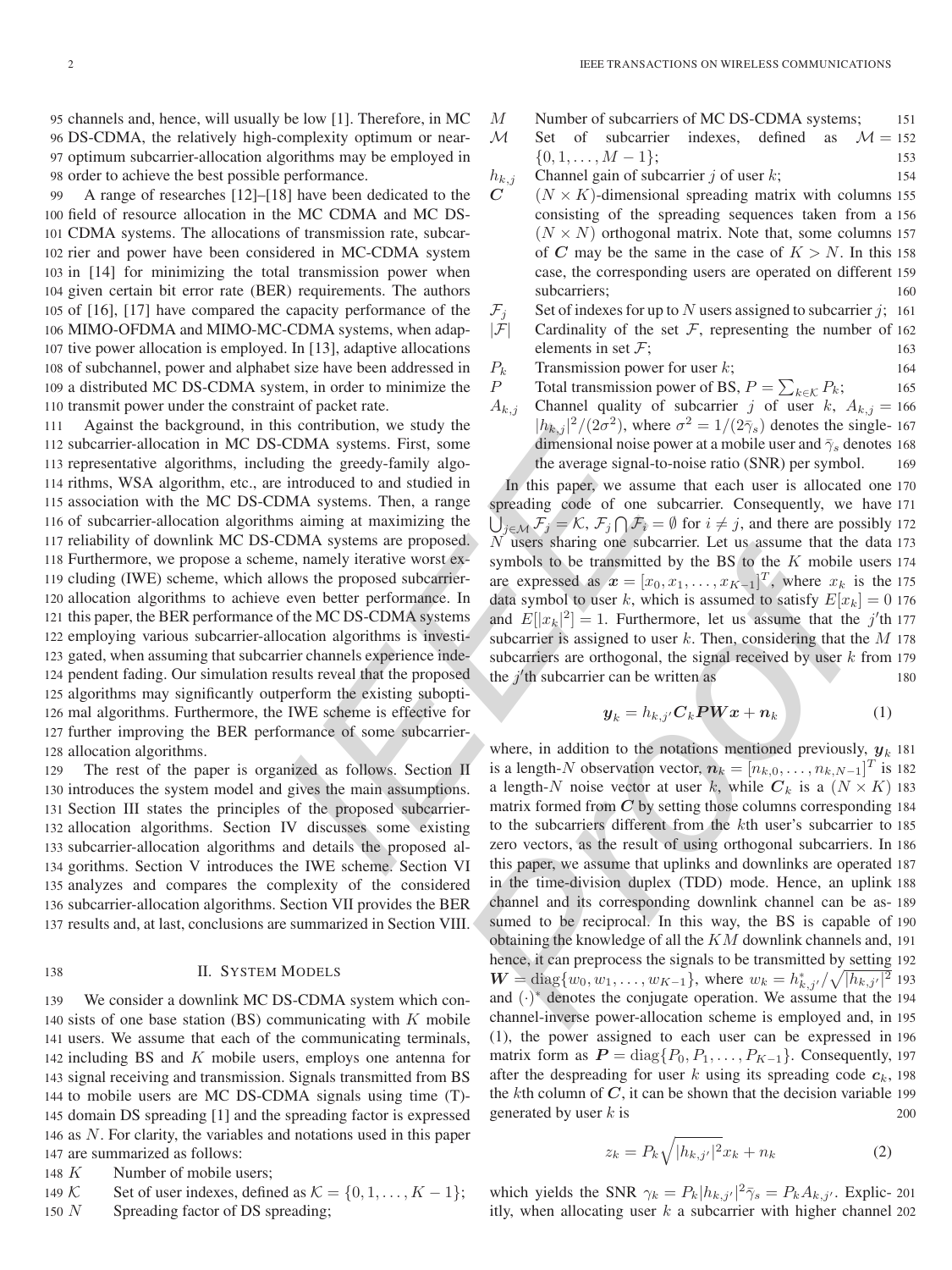203 quality  $A_{k,j'}$ , it attains a higher SNR and hence a lower 204 error rate.

205 Note that the above considered MC DS-CDMA scheme can 206 be straightforwardly extended to the scenarios where each of 207 the users demands multiple data streams depending on the data 208 rate required by the user. In this case, let  $q_k$  represent the 209 number of data streams of user  $k \ (k \in \mathcal{K})$ . Then, we have 210 the constraint of  $\sum_{k \in \mathcal{K}} q_k \leq MN$  on the resource allocation, 211 meaning that the total number of data streams does not exceed 212  $MN$  in order to avoid interference. In this extended MC DS-213 CDMA system, if  $q_k \leq N$ , user k can be assigned one subcar-214 rier and its  $q_k$  data streams can be supported by assigning the 215 user  $q_k$  different spreading codes. By contrast, if  $q_k > N$ , then, 216 user  $k$  may be assigned multiple spreading codes and multiple 217 subcarriers, in order to support the  $q_k$  data streams.

S-CDMA scheme eppescan allocation are executed separately in two steps. Specifically<br>for studying resource alloca-<br>after subcerrier-allocation, power-allocation is carried out<br>of the conversion are executing according to Note furthermore that our MC DS-CDMA scheme represents a generalized multicarrier scheme for studying resource alloca-220 tion. First, when  $N = 1$ , i.e., when there is no DS spreading, the MC DS-CDMA scheme is reduced to the conven- tional OFDMA. Correspondingly, we only require subcarrier- allocation, but no code-allocation. Second, when given the total bandwidth of a MC DS-CDMA system, there exists a trade-off 225 between the number of subcarriers  $M$  and the spreading factor N, which determines the bandwidth of subcarriers. Hence, in a MC DS-CDMA system, the number of subcarriers can be reconfigured according to the communication environments, so that each of the subcarriers experiences flat fading, while different subcarriers experience relatively independent fading. Specifically, when operated in an environment where fading is highly frequency-selective, the system may be configured with a relatively high number of subcarriers but a relatively low spreading factor, in order to guarantee that all subcarriers experience flat fading. By contrast, when the communication environment becomes less frequency-selective, the system may be reconfigured to use a smaller number of subcarriers but a bigger spreading factor. Owing to the reduced number of subcarriers and the increased bandwidth per subcarrier channel, different subcarriers will experience less correlated fading, the complexity of subcarrier-allocation can be reduced and, furthermore, the PAPR problem can be mitigated.

#### 243 III. GENERAL THEORY OF RESOURCE ALLOCATION

244 In the MC DS-CDMA system, where  $M$  subcarriers are 245 employed to support  $K$  users, when the power- and subcarrier-246 allocation are aimed to maximize the system reliability, the 247 optimization problem can be described as

$$
\bigcup \{\mathcal{F}_j, P_k\}^* = \arg \min_{\bigcup \{\mathcal{F}_j, P_k\}} \{\bar{P}_e\}
$$

$$
= \arg \min_{\bigcup \{\mathcal{F}_j, P_k\}} \left\{ \frac{1}{K} \sum_{k \in \mathcal{K}} \bar{P}_e^{(k)} \right\},
$$
s.t. 
$$
\bigcup_{j \in \mathcal{M}} \mathcal{F}_j = \mathcal{K}, \ \mathcal{F}_j \cap \mathcal{F}_l = \emptyset \text{ for } j \neq l,
$$

$$
\sum_{k \in \mathcal{K}} P_k = P \tag{3}
$$

where "s.t." stands for "subject to",  $\bar{P}_e$  denotes the system's 248 average BER and  $\bar{P}_e^{(k)}$  denotes the average BER of user k. In 249 (3),  $\cup$ { $\mathcal{F}_k$ ,  $P_k$ } stands for searching all the possible candidates 250 for all users, while  $\cup {\{\mathcal{F}_k, P_k\}}^*$  contain the final results for 251 power- and subcarrier-allocation of all the users. In practice, 252 however, it is often very hard to solve the optimization problem 253 of (3). Since the average BER  $\bar{P}_e$  in various of multicarrier 254 communications is usually dominated by the subcarrier with the 255 lowest SNR [8]. Consequently, in some references, such as in 256 [7], [19], [20], power- and subcarrier-allocation algorithms are 257 designed to maximize the minimum SNR of users. 258

According to [7], [8], power- and subcarrier-allocation can 259 be carried out separately without loss of much performance 260 but having much lower implementation complexity. Therefore, 261 in this contribution, we assume that power- and subcarrier- 262 allocation are executed separately in two steps. Specifically, 263 after subcarrier-allocation, power-allocation is carried out 264 according to the channels of the subcarriers allocated to dif- 265 ferent users. In this paper, the channel-inverse assisted power- 266 allocation is employed, which has been proved to be optimum 267 in the sense of maximizing the reliability. Under this power- 268 allocation strategy, user  $k$  is allocated the power [8] 269

$$
P_k = P\left(\sum_{l=1}^K A_l^{-1}\right)^{-1} A_k^{-1}, \quad k \in \mathcal{K} \tag{4}
$$

where  $A_k$  denotes the channel quality of the subcarrier assigned 270 to user k. After the power-allocation, it can be shown that the 271 SNR of user  $k$  is  $k$  is 272

$$
\gamma_k = \gamma_c = P\left(\sum_{l \in \mathcal{K}} A_l^{-1}\right)^{-1}, \quad k \in \mathcal{K} \tag{5}
$$

which is independent of the index  $k$ , implying that all the users 273 attain the same SNR  $\gamma_c$  and, hence, they also have the same 274 error probability.

From (5) we can know that, in order to maximize the SNR, 276 the subcarrier-allocation algorithms should be designed aiming 277 to maximize  $\left(\sum_{l \in \mathcal{K}} A_l^{-1}\right)^{-1}$ , yielding the optimization problem 278

s.t.

$$
\bigcup \{\mathcal{F}_j\}^* = \arg \max_{\bigcup \{\mathcal{F}_j\}} \left\{ \left( \sum_{l \in \mathcal{K}} A_l^{-1} \right)^{-1} \right\},
$$
  

$$
\bigcup_{j \in \mathcal{M}} \mathcal{F}_j = \mathcal{K}, \ \mathcal{F}_j \cap \mathcal{F}_l = \emptyset \ \text{for} \ j \neq l. \tag{6}
$$

To solve the above optimization problem, exhaustive search 279 may be carried out, which however has extremely high com- 280 plexity and prevents the algorithm from practical implementa- 281 tion, when the number of subcarriers and the number of users 282 are relatively high. In literature, the Hungarian algorithm [11] 283 is aimed to solve the optimization problem of (6) with lower 284 complexity than the exhaustive search. However, its complexity 285 is still too high for practical implementation, especially, when 286 there are a large number of subcarriers supporting many users, 287 which is usually the case in LTE/LTE-A systems. 288

In order to minimize the complexity, in this contribution, 289 we focus on the sub-optimum algorithms, which motivate to 290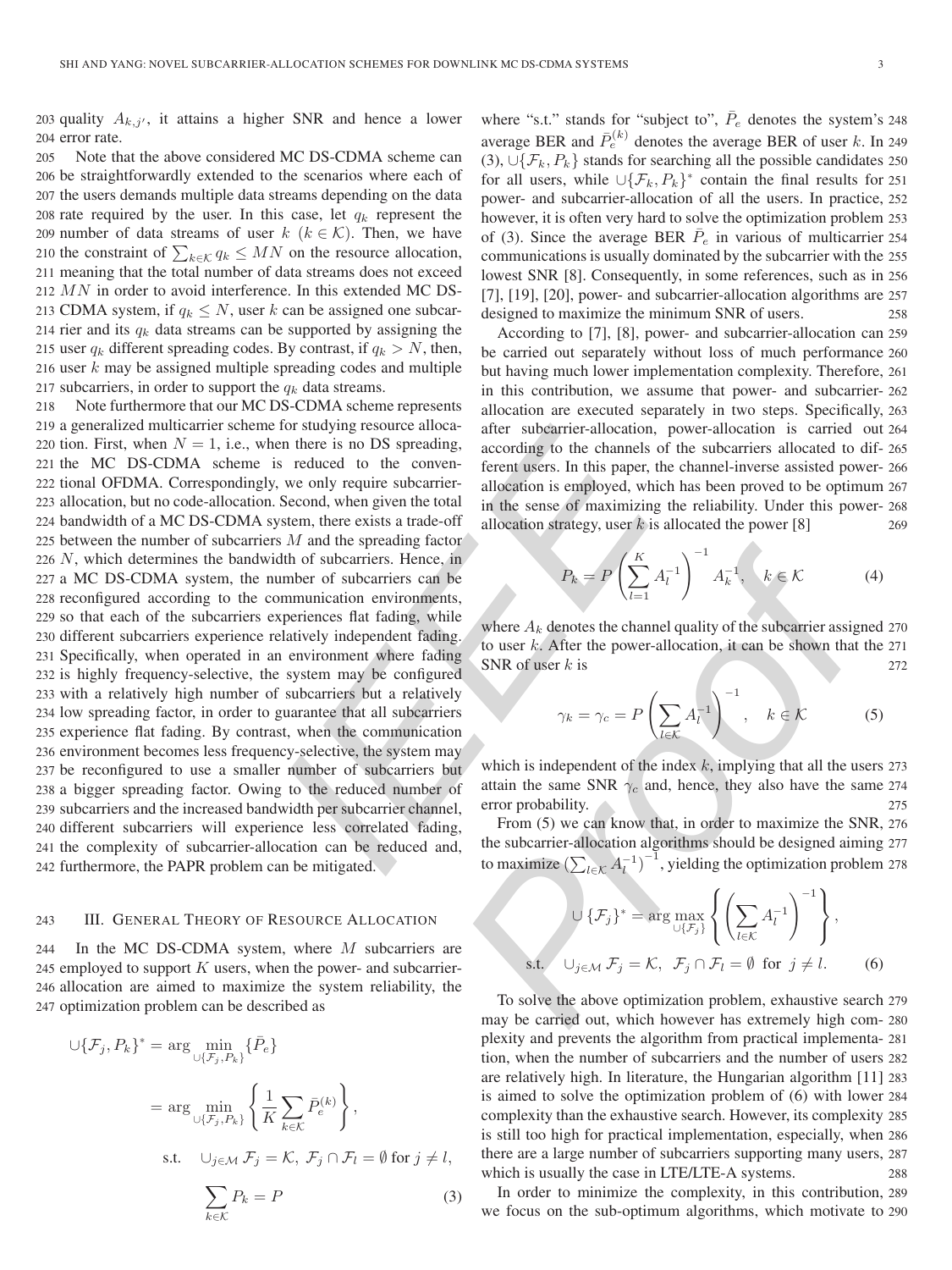TABLE I CHANNEL QUALITY MATRIX FOR  $K=8$  Users of  $M=4$  Subcarriers

| 3.73 | 4.95 | 5.06 | 0.34 | 2.37 | 5.04 | 1.59  | 3.42 |
|------|------|------|------|------|------|-------|------|
| 1.39 | 2.01 | 0.52 | 4.71 | 5.02 | 8.32 | 10.60 | 2.12 |
| 0.41 | 1.63 | 4.52 | 0.87 | 0.91 | 3.50 | 2.49  | 0.65 |
| 2.13 | 5.07 | 4.57 | 2.55 | 3.22 | 0.49 | 1.20  | 0.02 |

 maximize the SNR by maximizing the worst channel quality of the subcarriers allocated to the users, as suggested by the study in [7]. This is because, according to (6), the value 294 of  $\left(\sum_{l \in \mathcal{K}} A_l^{-1}\right)^{-1}$  is mainly determined by the minimum of  $\{A_0, A_1, \ldots, A_{K-1}\}$ . Correspondingly, the optimization prob-lem can be stated as

$$
\bigcup \{ \mathcal{F}_j \}^* = \arg \max_{\bigcup \{ \mathcal{F}_j \}} \left\{ \min_{l \in \mathcal{K}} \{ A_l \} \right\},
$$
  
s.t. 
$$
\bigcup_{j \in \mathcal{M}} \mathcal{F}_j = \mathcal{K}, \ \mathcal{F}_j \cap \mathcal{F}_l = \emptyset \text{ for } j \neq l. \tag{7}
$$

 Note that, the WSA algorithm in [7] has been designed to solve the optimization problem of (7) for the downlink OFDMA system. As our studies and performance results show, our proposed subcarrier-allocation algorithms, including the WCA, WCF, IWE-WCA as well as the IWE-WCF algorithms, are capable of finding better solutions for subcarrier-allocation and achieving better error performance than the WSA algorithm.

 Note additionally that, in principle, the subcarrier-allocation algorithms proposed in this paper as well as the WSA algorithm [7] all belong to the greedy family, which motivate to attain high throughput. Our algorithms can maintain all the merits of the conventional greedy algorithm [5], while circumventing its dis- advantage of low reliability. This is because our algorithms aim to maximize the reliability via maximizing the achievable SNR. Therefore, they do not generate a trade-off on the throughput, since throughput is an increasing function of SNR.

#### 313 IV. SUBCARRIER-ALLOCATION ALGORITHMS

 In this section, we first review the principles of two represen- tative low-complexity subcarrier-allocation algorithms, namely the greedy algorithm and the WSA algorithm. Their advan- tages and drawbacks are analyzed, against which a range of subcarrier-allocation algorithms are proposed and investigated. Along with our analysis, an example is introduced, which 320 employs  $M = 4$  subcarriers to support  $K = 8$  mobile users. Therefore, each subcarrier can be assigned to two users, which 322 are distinguished by their DS spreading codes of length  $N = 2$ . In this example, the channel qualities corresponding to the four subcarriers of the eight users are illustrated in Table I, where the first row and first column denote the user indexes and subcarrier indexes, respectively. Furthermore, the total transmission power  $P = 1$  is assumed for the example considered. From the above discussion, we can realize that the main difference between the subcarrier-allocation in OFDMA systems and that in MC DS-CDMA systems is that one subcarrier is only assigned to one user in the OFDMA systems, while one subcarrier may be assigned to multiple users in the MC DS-CDMA systems. Let us first consider the greedy algorithm.

#### *A. Greedy Algorithm* 334

In the context of the greedy algorithm [5], a subcarrier 335 is always allocated to the two users (in contrast to one in 336 OFDMA) having the best channel qualities among the users 337 still requiring subcarriers. For the example considered, the 338 subcarrier-allocation is carried out one by one from the first 339 subcarrier to the last. Specifically, subcarrier 0 is allocated to 340 users 2 and 5, as they have the two highest channel qualities on 341 subcarrier 0 among the eight users. Hence, the allocation set for 342 subcarrier 0 is updated to  $\mathcal{F}_0 = \{2, 5\}$ . Similarly, subcarrier 1 is 343 allocated to users 4 and 6, as they have the best channel qualities 344 among the remaining users for this subcarrier, yielding  $\mathcal{F}_1 = 345$  $\{4, 6\}$ . Similarly, we can obtain  $\mathcal{F}_2 = \{1, 3\}$  and  $\mathcal{F}_3 = \{0, 7\}$ . 346 According to the allocation results and (5), it can be shown that 347 the attainable SNR is given by  $\gamma_c = \left(\sum_{k \in \mathcal{F}_j} A_k^{-1}\right)^{-1} = 0.019$ , 348 while the worst (minimum) channel quality of the allocated 349 subcarriers is  $\min_{k \in \{\mathcal{F}_j\}} \{A_{k,j}\} = 0.02$ , which dominates the 350 attainable SNR and hence the achievable error performance. 351

Explicitly, the greedy algorithm has the advantage of low- 352 complexity. However, at the later stages of allocation, the 353 algorithm may have to assign users the subcarriers with very 354 poor channel qualities, as there are no other options. As the 355 above example shows, at the last stage, subcarrier 3 has to be 356 allocated to user 7, which results in the poorest channel quality 357 of  $A_{7,3} = 0.02$ . 358

#### *B. Worst Subcarrier Avoiding Algorithm* 359

The WSA algorithm is designed to avoid assigning users the 360 subcarriers having the worst channel qualities [7]. With the aid 361 of the example of Table I, the principles of the WSA algorithm 362 can be illustrated as follows. 363

max  $\{\text{Ann}(At_i)\}$ , while the worst (minimum) channel quality of the allocate<br>
F<sub>1</sub> (1)  $\{H_{i\ell}\}$  subcardies is imi<sub>ne</sub>  $\{S_1 \cap F_1 = \emptyset \text{ for } j \neq l, \ldots \}$  attainable SNR and hence the achievable error performance is<br>
in [7] Firstly, for each of the subcarriers, the worst channel quality 364 is identified, denoted by bold font in (8). It can be readily known 365 that the worst channel qualities corresponding to the four sub- 366 carriers are  $A_0^{\text{(min)}} = 0.34$  for subcarrier 0,  $A_1^{\text{(min)}} = 0.52$  for 367 subcarrier 1,  $A_2^{(\text{min})} = 0.41$  for subcarrier 2 and  $A_3^{(\text{min})} = 0.02$  368 for subcarrier 3. Secondly, the subcarriers are arranged in the 369 ascending order as {3,0,2,1} according to their worst channel 370 qualities, forming a matrix shown as  $371$ 

$$
\begin{bmatrix} 00 & 01 & 02 & 03 & 04 & 05 & 06 & 07 \\ 83 & 2.13 & \underline{5.07} & \underline{4.57} & 2.55 & 3.22 & 0.49 & 1.20 & \textbf{0.02} \\ 80 & \underline{3.73} & 4.95 & 5.06 & \textbf{0.34} & 2.37 & \underline{5.04} & 1.59 & 3.42 \\ 82 & \textbf{0.41} & 1.63 & 4.52 & 0.87 & \underline{0.91} & 3.50 & \underline{2.49} & 0.65 \\ 81 & 1.39 & 2.01 & \textbf{0.52} & \underline{4.71} & 5.02 & 8.32 & 10.60 & \underline{2.12} \end{bmatrix} (8)
$$

where, again, the worst channel qualities are represented by 372 boldface values. Finally, based on the above-derived matrix, 373 the subcarriers are allocated to the eight users in the principles 374 of the greedy algorithm, as discussed in Section IV-A, from 375 the first row to the last row, yielding the allocation results 376  $\mathcal{F}_0 = \{0, 5\}, \mathcal{F}_1 = \{3, 7\}, \mathcal{F}_2 = \{4, 6\}, \text{ and } \mathcal{F}_3 = \{1, 2\}, \text{cor- 377}$ responding to the underlined numbers in (8). With the aid of (5), 378 the attainable SNR is evaluated to be  $\gamma_c = (\sum_{k \in \mathcal{F}_j} A_k)^{-1} = 379$ 0.29, when assuming the total transmission power  $P = 1$ . 380 Furthermore, from (8) we can know that the worst channel 381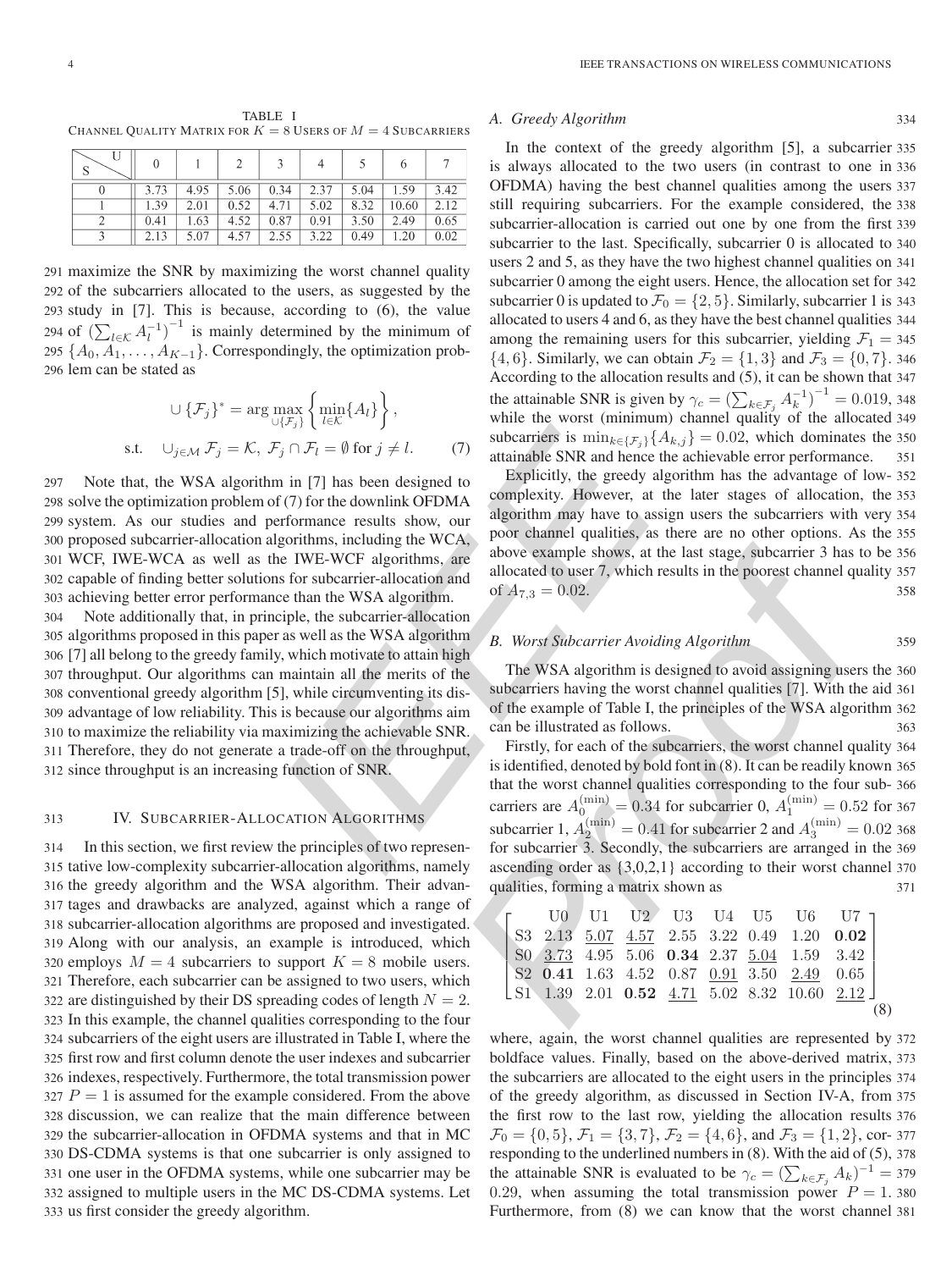382 quality of the allocated subcarriers is  $\min_{k \in \{\mathcal{F}_j\}} \{A_{k,j}\} = 0.91$ . Explicitly, the WSA algorithm significantly improves both the worst channel quality and the attainable SNR per subcarrier, in comparison with that obtained by the greedy algorithm. Owing to the above, the WSA algorithm is expected to achieve better error performance than the greedy algorithm [7].

#### 388 *C. Worst Case Avoiding Algorithm*

 From the analysis in Section IV-B, we may classify the WSA algorithm as a subcarrier-oriented WSA algorithm, which 391 is capable of avoiding assigning the  $(M-1)$  worst channels 392 when there are in total  $M$  subcarriers [7]. Specifically, for the considered example, the WSA algorithm can guarantee not to assign the three worst channels and, in most cases, the four worst can be avoided. In the MC DS-CDMA systems where the number of users is more than the number of subcarriers, in order to achieve better error performance, the subcarrier- allocation may be operated in the user-oriented mode, which may avoid assigning more of the worst channels. Inspired by the observation, in this subsection, we generalize the WSA algorithm to a so-called worst case avoiding (WCA) algorithm, the principles of which is first illustrated below.

 When the WCA algorithm is employed, it always tries to avoid as many as possible the worst channels. The WCA algorithm is operated either in the subcarrier-oriented mode, i.e., WSA, or in the user-oriented mode. Specifically, for the example considered, as the number of users is higher than the number of subcarriers, the user-oriented mode will avoid a higher number of worst channels than the subcarrier-oriented WSA algorithm. In this case, the WCA algorithm first arranges the users in an ascending order of {7,3,0,5,2,4,6,1} according to their worst channel qualities of four subcarriers, yielding

|  |  |  |  | $\begin{bmatrix} S1 & 2.12 & \underline{4.71} & 1.39 & \underline{8.32} & \underline{0.52} & 5.02 & 10.60 & 2.01 \end{bmatrix}$ |  |
|--|--|--|--|---------------------------------------------------------------------------------------------------------------------------------|--|
|  |  |  |  |                                                                                                                                 |  |
|  |  |  |  | $\begin{bmatrix} S3 & 0.02 & 2.55 & 2.13 & 0.49 & 4.57 & 3.22 & 1.20 & 5.07 \end{bmatrix}$                                      |  |
|  |  |  |  |                                                                                                                                 |  |

 In (9) the channel qualities in boldface are the worst channel qualities of the users. Then, based on the ordered matrix (9), the subcarrier-allocation is carried out based on the greedy algorithm, one user at a stage, from the first to the last 417 column. Consequently, the allocation results are  $\mathcal{F}_0 = \{0, 7\},\$  $\mathcal{F}_1 = \{3, 5\}, \ \mathcal{F}_2 = \{1, 6\}, \text{ and } \mathcal{F}_3 = \{2, 4\}.$  It can be shown 419 that the SNR achieved by the WCA algorithm is  $\gamma_c = 0.41$ , and the worst channel quality of the allocated subcarriers is  $\min_{k \in \{\mathcal{F}_j\}} \{A_{k,j}\} = 1.63.$ 

 Straightforwardly, the proposed WCA algorithm is capable of achieving better allocation results than the WSA algorithm, as the WSA is a special case of the WCA. For the considered example, both the worst channel quality and the achievable SNR are improved in comparison with that obtained by the WSA algorithm. Furthermore, it can be shown that the WCA 428 algorithm is capable of preventing allocating at least  $\max\{K - \}$  $N, M - 1$ } worst channels, instead of at least  $(M - 1)$  of the WSA algorithm.

| <i>Algorithm 1</i> : (Worst Case Avoiding Algorithm)                                                                                                                                                                                                                                                                            | 432 |
|---------------------------------------------------------------------------------------------------------------------------------------------------------------------------------------------------------------------------------------------------------------------------------------------------------------------------------|-----|
| Initialization                                                                                                                                                                                                                                                                                                                  | 433 |
| $\alpha$ 1. $\beta$ , $\beta$ , $\beta$ , $\beta$ , $\beta$ , $\beta$ , $\beta$ , $\beta$ , $\beta$ , $\beta$ , $\beta$ , $\beta$ , $\beta$ , $\beta$ , $\beta$ , $\beta$ , $\beta$ , $\beta$ , $\beta$ , $\beta$ , $\beta$ , $\beta$ , $\beta$ , $\beta$ , $\beta$ , $\beta$ , $\beta$ , $\beta$ , $\beta$ , $\beta$ , $\beta$ |     |

Subcarrier-oriented mode is chosen when  $M \geq K$ , other-434 wise, user-oriented mode is selected when  $M < K$ . Set 435  $\mathcal{\tilde{M}} = \mathcal{M}, \mathcal{\tilde{K}} = \mathcal{K}.$  436

1) **Worst channel quality identification** 437 *User-oriented mode*—Find each user's worst channel 438 quality:  $A_k^{\text{(min)}} = \min_{j \in \mathcal{M}} \{ A_{k,j} \}$ . 439 *Subcarrier-oriented mode*—Find each subcarrier's worst 440 channel quality:  $A_j^{(\min)} = \min_{k \in \mathcal{K}} \{ A_{k,j} \}$ . 441

TDS-CDMA systems where<br>  $\mathbf{r}$  in the number of subcarriers,<br>  $\mathbf{r}$  in the number of subcarriers,  $i_{K-1}$ ,  $i_{K-1}$  and  $i_{K-1}$  and  $i_{K-1}$  and  $i_{K-1}$  and  $i_{K-1}$  and  $i_{K-1}$  and  $i_{K-1}$  and  $i_{K-1}$  and  $i_{K$ 2) **User (or Subcarrier) ordering** 442 *User-oriented mode*—Arrange users in ascending order 443 according to the worst channel qualities as  $\{i_0, i_1, \ldots, 444\}$  $\{i_{K-1}\}\$ , if  $A_{i_0}^{(\min)} \leq A_{i_1}^{(\min)} \leq \cdots \leq A_{i_{K-1}}^{(\min)}$ . 445 *Subcarrier-oriented mode*—Arrange subcarriers in as- 446 cending order according to the worst channel qualities as 447  ${q_0, q_1, \ldots, q_{M-1}}$ , if  $A_{q_0}^{(\min)} \leq A_{q_1}^{(\min)} \leq \cdots \leq A_{q_{M-1}}^{(\min)}$ . 448 3) **Allocation** 449 Based on the above-derived order, subcarrier-allocation is 450 carried out one-by-one: 451 User-oriented mode—First, at the  $i_k$ th stage, subcarrier 452 j<sup>\*</sup> is allocated to user  $i_k$ :  $j^* = \arg \max_{j \in \mathcal{M}} \{A_{i_k,j}\}, i_k \in 453$ K. Then, if subcarrier  $j^*$  has been assigned to  $N = K/M$  454 users, it is removed from  $\tilde{\mathcal{M}}$ :  $\tilde{\mathcal{M}} \leftarrow \tilde{\mathcal{M}} - \{j^*\}$ . 455 Subcarrier-oriented mode—First, at the  $q<sub>m</sub>$ th stage, user 456  $k^*$  is allocated to subcarrier  $q_m$ :  $k^*$ =arg  $\max_{k \in \tilde{\mathcal{K}}}\{A_{k,q_m}\},$  457  $q_m$  ∈ M. Then, if user  $k^*$  has been assigned the required 458 number of subcarriers, it is deleted from  $\tilde{\mathcal{K}}$ :  $\tilde{\mathcal{K}} \leftarrow \tilde{\mathcal{K}} - 459$  $\{k^*\}$ . **460** 

#### *D. Worst Case First Algorithm* 461

According to the WCA algorithm described in Section IV-C, 462 as the example shows, user 2 is allocated the subcarrier at the 463 fifth stage, as its worst channel quality is  $A_{2,1} = 0.52$ , which 464 is the fifth worst of the users. However, from (9) we observe 465 that subcarriers 0 and 1 cannot be the options for user 2, as 466 each of these two subcarriers has been assigned to two users. 467 In this case, the worst channel quality of user 2's available 468 subcarriers becomes  $A_{2,2} = 4.52$ , which is much larger than 469 that of users 4, 6, and 1's available subcarriers (which are 0.91, 470 1.2, and 1.63, respectively). Therefore, in order to maximize 471 the system's reliability, it would be beneficial to allocate the 472 subcarriers to users 4, 6, and 1 before assigning the subcarrier 473 to user 2.

Based on the above observation, we propose the WCF al- 475 gorithm, which re-order the users (or subcarriers) according to 476 the worst channel qualities of the available subcarriers (users). 477 Specifically for the MC DS-CDMA with  $K > M$ , during each 478 stage, the algorithm first finds the worst channel quality of 479 the unassigned users among only the subcarriers available for 480 allocation, rather than finding the worst channel quality of the 481 unsigned users among all the subcarriers, as done by the WCA 482 algorithm. In detail, for the example considered, the WCF 483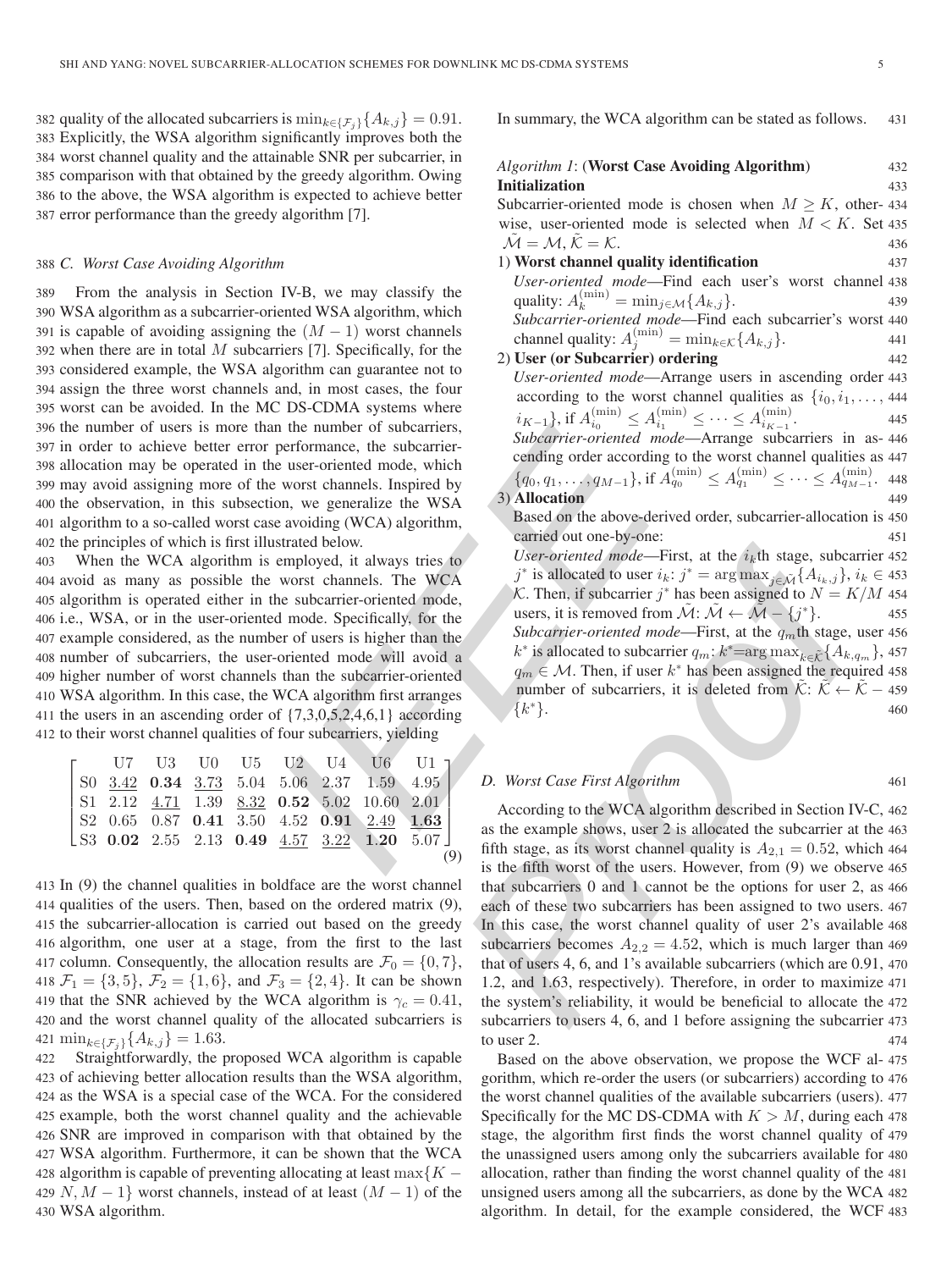484 algorithm completes the allocation user by user in 8 stages, 485 which can be demonstrated as

|  |  |  | [ U7 U3 U0 U5 U4 U6 U1 U2 ]                                                                                          |      |  |
|--|--|--|----------------------------------------------------------------------------------------------------------------------|------|--|
|  |  |  | $\begin{bmatrix}$ S0 $\frac{3.42}{0.34}$ 0.34 $\frac{3.73}{0.53}$ 5.04 2.37 1.59 4.95 5.06                           |      |  |
|  |  |  | $\begin{bmatrix} S1 & 2.12 & \underline{4.71} & 1.39 & \underline{8.32} & 5.02 & 10.60 & 2.01 & 0.52 \end{bmatrix}$  |      |  |
|  |  |  | $\begin{bmatrix} S2 & 0.65 & 0.87 & 0.41 & 3.50 & 0.91 & \frac{2.49}{2.49} & 1.63 & \frac{4.52}{2.49} \end{bmatrix}$ |      |  |
|  |  |  | $\begin{bmatrix} S3 & 0.02 & 2.55 & 2.13 & 0.49 & 3.22 & 1.20 & 5.07 & 4.57 \end{bmatrix}$                           |      |  |
|  |  |  |                                                                                                                      | (10) |  |

 where the eight columns stand for the eight stages of allocation, the channel qualities in boldface are the minimum of the users' channel qualities of the available subcarriers at the eight stages. As shown in (10), at the first stage, the eight users' worst channel qualities of the subcarriers are the same as those in 491 boldface in (9). In this case, user  $7(A_{7,3} = 0.02)$  is the worst and it is first assigned subcarrier 0 with the best channel quality of 3.42 among the four subcarriers. Similarly, as seen in (10), users 3, 0, and 5 are assigned subcarriers 1, 0, and 1, respectively, during the second, third and fourth stages. At this moment, we can see from (10) that the worst channel qualities of the available subcarriers for the four remaining users are  $A_{1,2}=1.63$  for user  $1, A_{2,2}=4.52$  for user  $2, A_{4,2}=0.91$  for 499 user 4 and  $A_{6,3} = 1.20$  for user 6, respectively. As we can see, the worst channel quality of the subcarriers available to user 2 501 becomes  $A_{2,2} = 4.52$  instead of  $A_{2,1} = 0.52$ , as subcarrier 1 (also subcarrier 0) has already been assigned to two users in the previous four stages and cannot be assigned to other users. Therefore, at the fifth stage, a subcarrier is assigned to user 4, which is subcarrier 3. Similarly, subcarriers can be assigned to users 6, 1, and 2. From (10) we can know that the final 507 allocation results are  $\mathcal{F}_0 = \{0, 7\}$ ,  $\mathcal{F}_1 = \{3, 5\}$ ,  $\mathcal{F}_2 = \{2, 6\}$ , 508 and  $\mathcal{F}_3 = \{1, 4\}$ . The achievable SNR of the system is  $\gamma_c =$  0 .49 and the worst channel quality of the assigned subcarriers 510 is  $\min_{k \in \{\mathcal{F}_j\}} \{A_{k,j}\} = 2.49.$ 

 In comparison with the WCA algorithm, as shown in Section IV-C, user 1 is forced to select subcarrier 2 at the last 513 stage, which results in the poorest channel quality of  $A_{1,2} = 1.63$ . By contrast, under the WCF algorithm, user 1 has two options to choose either subcarrier 2 or subcarrier 3 at the seventh stage, and is then assigned the better subcarrier 3, which results in a 517 channel quality of  $A_{1,3} = 5.07$ , which is significantly higher 518 than  $A_{1,2} = 1.63$  obtained by the WCA algorithm.

 When comparing the WCF the WCA, it is not hard to know that the WCF algorithm is capable of yielding the highest achievable SNR as well as the highest worst channel quality, as demonstrated by the above example. As the above example shows, the WCF algorithm successfully avoids assigning the worst channel quality by preventing the unreasonable allocation for user 2 at the fifth stage by the WCA algorithm. Therefore, the proposed WCF algorithm provides a more reliable and efficient way of subcarrier-allocation, while simultaneously captures all the advantages of the WCA algorithm. In summary, the WCF algorithm is stated as:

#### 530 *Algorithm 2*: (**Worst Case First Algorithm** )

#### 531 **Initialization**

- 532 User-oriented mode is chosen when  $M < K$ , subcarrier-
- oriented mode is used when  $M \geq K$ . Set  $\mathcal{K} = \mathcal{K}, \mathcal{M} = \mathcal{M}$ . 534 Set  $\mathcal{F}_j = \emptyset$  for all  $j \in \mathcal{M}$ .

### **Repeat** 535

- 1) *User-oriented mode*—Identify the worst channel quality 536 of each user:  $A_k^{\text{(min)}} = \min_{j \in \tilde{\mathcal{M}}} \{ A_{k,j} \}$ , for all  $k \in \tilde{\mathcal{K}}$ . 537 *Subcarrier-oriented mode*—Identify the worst channel 538 quality of each subcarrier:  $A_j^{\text{(min)}} = \min_{k \in \tilde{\mathcal{K}}}\{A_{k,j}\}\$ , for 539 all  $j \in \tilde{\mathcal{M}}$ **.** 540
- 2) *User-oriented mode*—Find the user with the minimum of 541 the worst channel qualities:  $k^* = \arg \min_{k \in \tilde{\mathcal{K}}} \{A_k^{\text{(min)}}\}$ . 542 *Subcarrier-oriented mode*—Find the subcarrier with the 543 minimum of the worst channel qualities:  $j^* = 544$  $\argmin_{j \in \tilde{\mathcal{M}}} \{A_j^{\text{(min)}}\}$ . 545
- 3) *User-oriented mode*—Assign user  $k^*$  the subcarrier with 546 the best channel quality:  $q' = \arg \max_{q \in \tilde{\mathcal{M}}} \{ A_{k^*, q} \}$ , then 547  $\mathcal{F}_{q'} \leftarrow \mathcal{F}_{q'} \bigcup \{k^*\}$ . 548 Subcarrier-oriented mode—Allocate subcarrier  $j^*$  to the 549 user with the best channel quality:  $i' = \arg \max_{i \in \tilde{\mathcal{K}}} \{A_{i,j^*}\}\$ , 550 then  $\mathcal{F}_{j^*} \leftarrow \mathcal{F}_{j^*} \bigcup \{i'\}$ . 551
- 4) *User-oriented mode—*Remove user  $k^*$  from  $\tilde{\mathcal{K}}$ :  $\tilde{\mathcal{K}} \leftarrow \tilde{\mathcal{K}} 552$  $\{k^*\}$ . Remove subcarrier q' from  $\tilde{\mathcal{M}}$  if  $|\mathcal{F}_{q'}| = N: \tilde{\mathcal{M}} \leftarrow 553$  $\tilde{\mathcal{M}}$  –  $\{q'\}$ . 554 Subcarrier-oriented mode—Remove subcarrier  $j^*$  from 555  $\mathcal{\tilde{M}}:\mathcal{\tilde{M}}\leftarrow \mathcal{\tilde{M}}-\{j^*\}.$  Remove user  $i'$  from  $\tilde{\mathcal{K}}$  if it has been 556 assigned the required number of subcarriers:  $\tilde{\mathcal{K}} \leftarrow \tilde{\mathcal{K}} - \{i'\}$ . 557 5) **Stop** if  $\tilde{\mathcal{K}} = \emptyset$ , or  $\tilde{\mathcal{M}} = \emptyset$ . 558

#### V. ITERATIVE WORST EXCLUDING ALGORITHMS 559

In this section, we propose a general algorithm called as 560 the iterative worst excluding (IWE), which can be employed 561 in associated with various of subcarrier-allocation algorithms, 562 such as those considered in the previous sections. With the aid 563 of the IWE algorithm, the error rate performance of subcarrier- 564 allocation algorithms may achieve further improvement. Let us 565 first illustrate the principles of the IWE algorithm. 566

#### *A. Iterative Worst Excluding Algorithm* 567

subgraints. Similarly, as seen the best channel quality:  $i' = \arg \max_{i \in K} \{A_{i,j} \cdot \prod_{i \in K} a_i \}$  ( $A_{i,j} \cdot \prod_{i \in K} a_i \cdot \prod_{i \in K} a_i \cdot \prod_{i \in K} a_i \cdot \prod_{i \in K} a_i \cdot \prod_{i \in K} a_i \cdot \prod_{i \in K} a_i \cdot \prod_{i \in K} a_i \cdot \prod_{i \in K} a_i \cdot \prod_{i \in K} a_i \cdot \prod_{i \in K} a_i$ As the name suggests, the proposed IWE algorithm aims to 568 achieve an improved BER performance by iteratively updating 569 the associated channel quality matrix. During each iteration, 570 the IWE algorithm removes the worst channel qualities of the 571 candidate subcarriers or the candidate users, before carrying 572 out the subcarrier-allocation. After the subcarrier-allocation at 573 an iteration, the allocation results obtained are compared with 574 those obtained from the last iteration, in order to observe 575 whether any performance improvement is gained. If there is 576 performance gain, the algorithm continues to the next iteration. 577 Finally, the algorithm stops, when there is no further perfor- 578 mance improvement. In the followings, we demonstrate the 579 principles of the IWE algorithm in conjunction with the WCF 580 subcarrier-allocation algorithm, which can be referred to as the 581 IWE-WCF algorithm. Furthermore, we compare the IWE-WCF 582 algorithm with the other algorithms proposed in the previous 583 sections. 584

> In the context of the IWE-WCF algorithm, the WCF al- 585 gorithm is first carried out based on the channel quality 586 matrix given in Table I during the first (initial) iteration. 587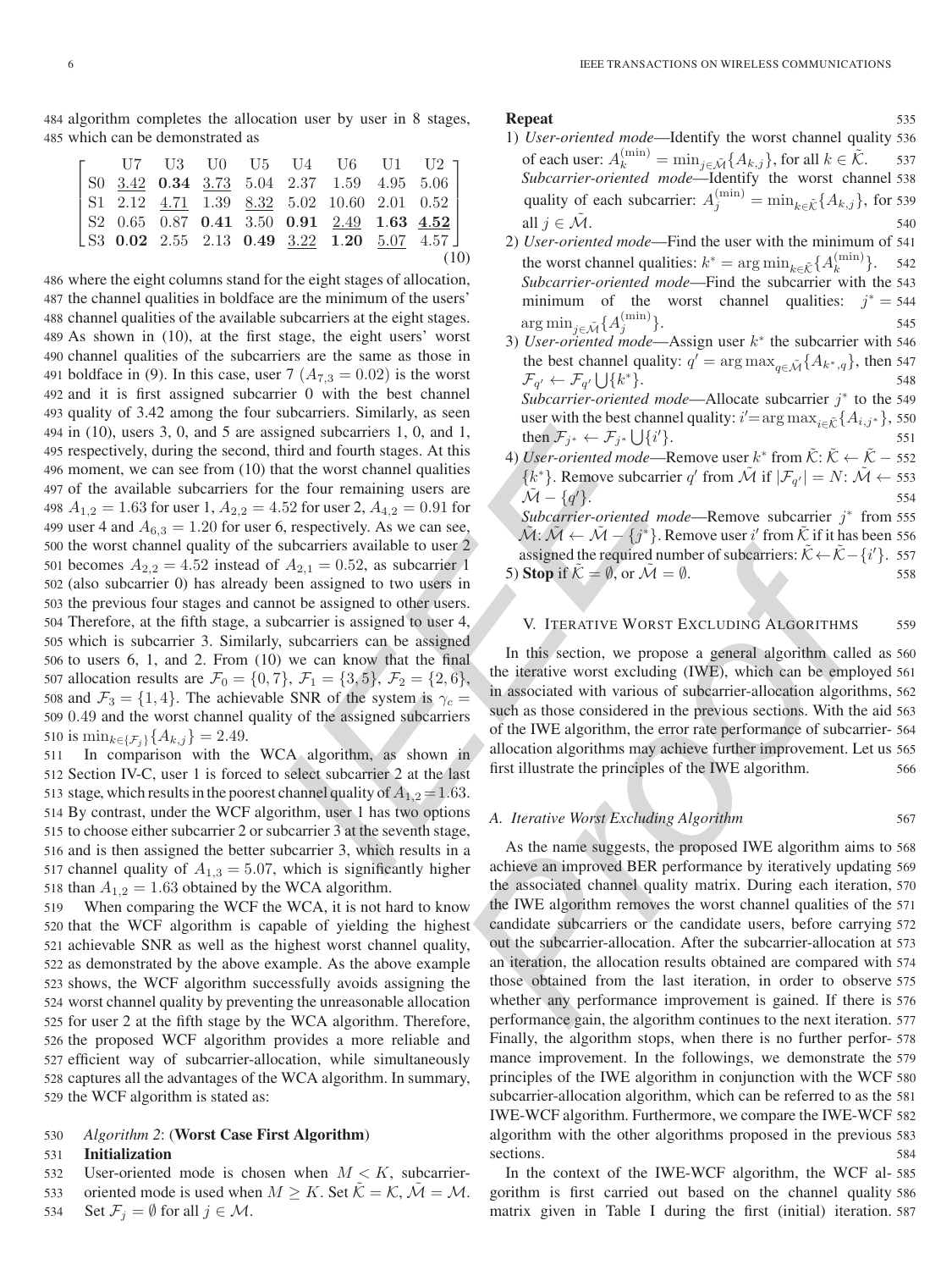

Fig. 1. Flowchart showing the steps of the IWE algorithm.

 Correspondingly, the allocation results are given in the 589 Section IV-D and the attainable SNR is  $\gamma_c^{(1)} = 0.49$ , where the superscript of (1) indicates the first iteration. At the second iteration, the worst channel qualities of the eight users are eliminated before operating again the WCF algorithm, in order to avoid assigning them to users. More specifically, the process of the second iteration can be shown with the aid of (11)

|  |  | r U7 U3 U0 U6 U4 U5 U2 U1 1                                                                                                 |  |  |  |
|--|--|-----------------------------------------------------------------------------------------------------------------------------|--|--|--|
|  |  | $\begin{array}{ rcl } \hline \text{SO} & 3.42 \times & 3.73 & \textbf{1.59} & 2.37 & 5.04 & 5.06 & 4.95 \hline \end{array}$ |  |  |  |
|  |  | $\begin{bmatrix} S1 & 2.12 & \underline{4.71} & 1.39 & \underline{10.60} & 5.02 & 8.32 & \times \ \end{bmatrix}$            |  |  |  |
|  |  |                                                                                                                             |  |  |  |
|  |  | $\begin{bmatrix} S3 & \times & 2.55 & 2.13 & \times & 3.22 & \times & 4.57 & 5.07 \end{bmatrix}$                            |  |  |  |
|  |  |                                                                                                                             |  |  |  |

 $2<sup>nd</sup>$  iteration (11)

 where " ×" stands for the worst channel quality of an user which is removed before the subcarrier-allocation, referred to as worst excluding (WE). After the WE, we can see in (11) that subcarrier 0 can be allocated to any of the remaining 7 users. We define these 7 users as the candidate users of subcarrier 0, 600 expressed as  $\tilde{\mathcal{F}}_0 = \{0, 1, 2, 4, 5, 6, 7\}$ . Simultaneously, we can see that subcarrier 1 also has 7 candidate users. However, both subcarrier 2 and 3 have only five candidate users.

 Following the WE process, the algorithm carries out the condition checking, in order to know whether the subcarrier- allocation can be completed based on the updated channel quality matrix. In order to fulfill the allocation, two conditions have to be met. Otherwise, the following subcarrier-allocation will not be carried out and the algorithm stops. In detail, the two conditions are as follows.

610 *Condition* (a): The number of candidate users of each subcarrier 611 exceeds,  $K/M$ , of the number of users to be assigned to 612 one subcarrier. This condition can be expressed as

$$
|\tilde{\mathcal{F}}_j| \ge K/M, \quad \forall j \in \mathcal{M}.
$$
 (12)

613 *Condition* (b): Each subcarrier can only be assigned to  $K/M$ 614 different users and each user is only assigned one subcar-615 rier, which can be expressed as

$$
|\tilde{\mathcal{F}}_j \cup \tilde{\mathcal{F}}_q| \ge 2K/M, \quad j \ne q, \quad \forall j, q \in \mathcal{M}.
$$
 (13)

results are given in the Specifically, for the example considered, we can observe<br>
NR is  $\gamma_c^{(1)} = 0.49$ , where the from the updated matrix in (11) that the above two condi-<br>
linits iteration. At the second tions can be u Specifically, for the example considered, we can observe 616 from the updated matrix in (11) that the above two condi- 617 tions can be met. Thus, it guarantees that each subcarrier 618 can be allocated to two different users and each user attains 619 one subcarrier. Therefore, we can proceed the WCF algorithm 620 based on the updated matrix of (11). This process can also be 621 shown with the aid of (11), where the boldface value under 622 each user is the worst channel quality among the remaining 623 users. Upon following the principles of the WCF algorithm, 624 the new allocation results can be obtained, which are shown 625 by the underlined values in (11). The results are  $\mathcal{F}_0^{(2)} = \{0, 7\}$ , 626  $\mathcal{F}_1^{(2)} = \{3, 6\}, \ \mathcal{F}_2^{(2)} = \{2, 5\}, \text{ and } \mathcal{F}_3^{(2)} = \{1, 4\}.$  It can be 627 shown that the achievable SNR of the system is  $\gamma_c^{(2)} = 0.53$ , 628 while the worst channel quality of the allocated subcarriers is 629  $\min_{k \in {\{\mathcal{F}_j^{(2)}\}}} \{A_{k,j}\} = 3.42$ . 630

From the results of the second iteration, we can see that both 631 the SNR and the worst channel quality are improved in compar- 632 ison with those obtained from the first iteration. Therefore, the 633 IWE-WCF algorithm continues to the third iteration, and the 634 WE process is again first carried out, yielding 635

$$
\begin{bmatrix}\n00 & 01 & 02 & 03 & 04 & 05 & 06 & 07 \\
80 & 3.73 & 4.95 & 5.06 & \times & \times & 5.04 & \times & 3.42 \\
81 & \times & \times & \times & 4.71 & 5.02 & 8.32 & 10.60 & 2.12 \\
82 & \times & \times & \times & \times & \times & \times & 2.49 & \times \\
83 & 2.13 & 5.07 & 4.57 & 2.55 & 3.22 & \times & \times & \times\n\end{bmatrix}
$$
\n3<sup>rd</sup> iteration (14)

Then, the two required conditions are checked. Explicitly, the 636 candidate user set of subcarrier 2 contains only one user and 637 becomes  $\tilde{\mathcal{F}}_2 = \{6\}$ . However, for the example considered, each 638 subcarrier is required to be allocated to  $N = 2$  users. Hence, 639 condition (a) described in (12) is not satisfied, and the algorithm 640 hence stops. Consequently, the results obtained from the second 641 iteration are taken as the final allocation results. 642

For convenience, the main steps of the IWE assisted 643 subcarrier-allocation algorithms can be described by the flow 644 chart in Fig. 1. In detail, during the initialization of the IWE 645 algorithm, with the specific subcarrier-allocation algorithm is 646 chosen, and the initial (first) iteration of subcarrier-allocation is 647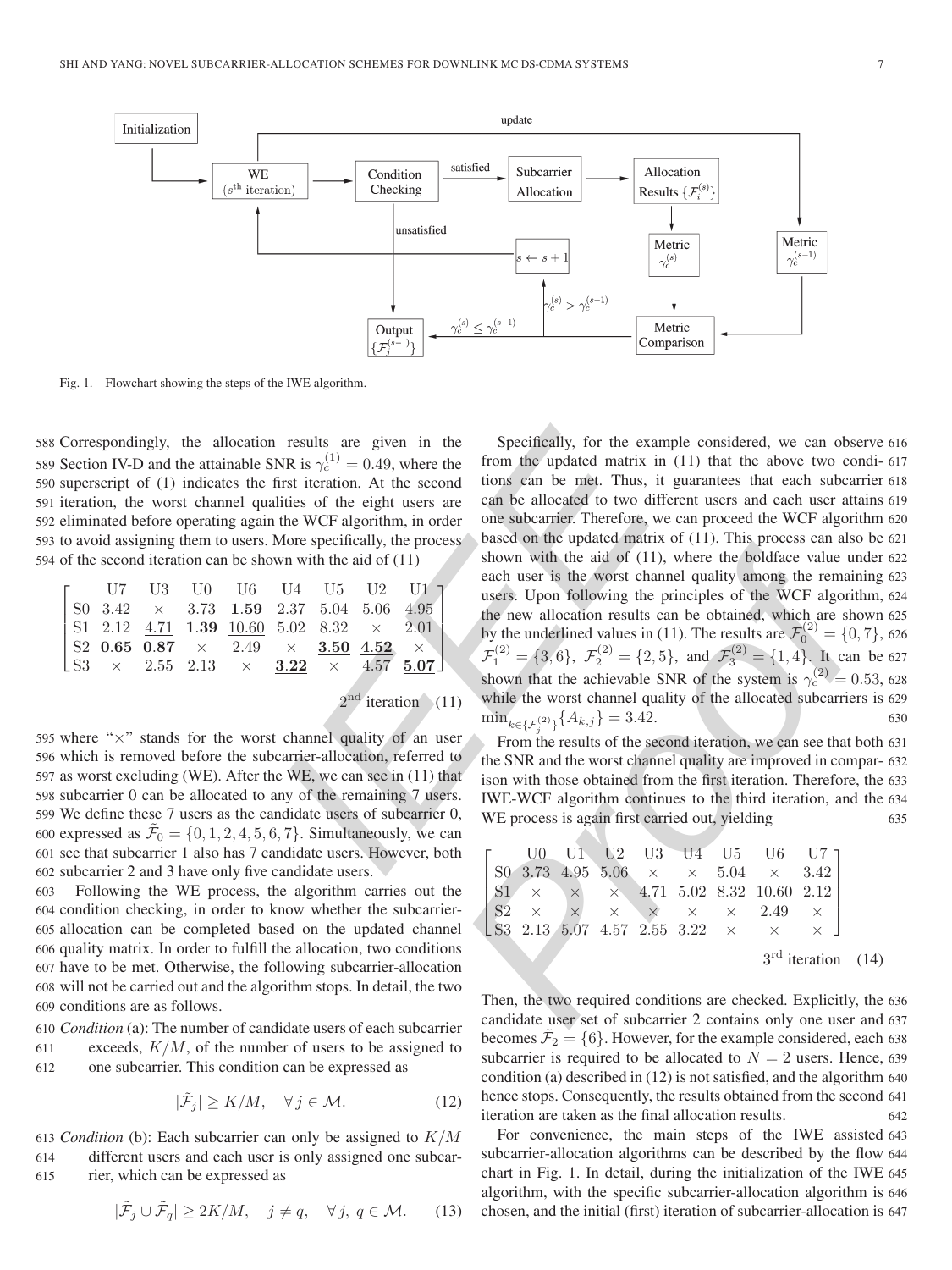carried out. After the initialization, the IWE scheme proceeds to 649 the second iteration, and sets  $s = 2$ . During each iteration with  $s \geq 2$ , the WE process is first carried out, as shown in the figure. Note that, the WE can be operated either in user direction or in subcarrier direction, which is dependent on the subcarrier- allocation algorithm employed, the number of subcarriers as well as the number of users involved. For example, when the IWE-WCF algorithm is employed, the WE is carried out in user direction. By contrast, when the IWE-WSA algorithm is used, the WE process is operated in subcarrier direction, i.e., the worst channel quality of each of the subcarriers is removed. As shown in Fig. 1, following the WE block, the algorithm checks the conditions for assignment. When the two conditions as mentioned in this section are satisfied, it proceeds to the subcarrier-allocation. Otherwise, the IWE algorithm stops and 663 takes the results obtained in the  $(s - 1)$ th (previous) iteration as the final subcarrier-allocation. If the sth iteration of subcarrier- allocation is carried out, the allocation results of the sth (cur- rent) iteration are compared with those of the previous iteration against the performance metric. If performance is improved, the algorithm continues to the next iteration. Otherwise, the IWE algorithm stops and the allocation results from the previous iteration are taken as the final allocation results.

#### 671 *B. Characteristics of Iterative Worst Excluding Algorithm*

 The IWE algorithm employs a range of advantages in the sense of improving the error performance in comparison with the various subcarrier-allocation algorithms found in refer- ences. First, the IWE algorithm can be easily implemented in conjunction with an existing subcarrier-allocation algorithm, in order to enhance its performance, as discussed in Section V-A. The core of the IWE algorithm is the WE process, which me- liorates the channel quality matrix prior to operating subcarrier- allocation. Based on the improved channel quality matrix, the subcarrier-allocation followed can hence improve the error per- formance. Second, the subcarrier-allocation algorithm assisted by the IWE algorithm can always guarantee error performance improvement in comparison with that without using the IWE. In Section V-A, we only described the operation procedure of the IWE-WCF algorithm. Similarly, we can also form the IWE aided WSA (IWE-WSA) algorithm, the IWE aided WCA (IWE-WCA) algorithm, etc., the performance of which will be evaluated in Section VII. It should be noted that, the greedy algorithm was designed not to maximize the minimum of channel qualities as the optimization problem given in (7). Hence, the IWE algorithm may not assist the greedy algorithm and its extensions in improving the error performance. Finally, from our studies, we find that the IWE algorithm is usually operated with a low number of iterations, which guarantees the IWE aided algorithms low complexity.

 As the number of iterations required by the IWE algorithm is an important factor, which affects the performance and com- plexity of the associated subcarrier-allocation algorithms, in Table II, we summarize the average number of iterations re- quired by the various IWE aided subcarrier-allocation algo- rithms for some cases. For this table, we assumed for the considered downlink MC DS-CDMA system that all subcarri-



Fig. 2. Distribution of the number of iterations required by the IWE aided subcarrier-allocation algorithms.

S –  $21$ (it previous) breation of subcarries<br>
or the solution of subcarries<br>
order the solution of subcarries<br>
order these of the previous iteration subseries allocation algorithms.<br>
The proof of the subcombination of the ers of all users experience independent Rayleigh fading and the 704 Gaussian noise of the same variance. Furthermore, we assumed 705 that the number of users supported by the system is  $K = MN$ . 706 Each of the results in the table was obtained by averaging 707 over the outcomes of  $10^5$  simulations. From the results, we 708 can observe that the three IWE aided subcarrier-allocation 709 algorithms always require a low average number of iterations, 710 which is  $\overline{S}$  < 3 for all the considered cases. Moreover, from the 711 table, a few other observations can be identified. First, given 712 a constant N value, it can be shown that the average number 713 of iterations normalized by the number of subcarriers M , 714 i.e.,  $\bar{S}/M$ , decreases explicitly as M increases, even though, 715 for most cases, the average number of iterations  $\overline{S}$  slightly 716 increases as M becomes larger. Second, for most cases,  $\overline{S}$  in 717 general becomes smaller as the spreading factor increases for a 718 constant M. Furthermore, the IWE-WSA algorithm requires in 719 average a slightly bigger number of iterations than the other two 720 algorithms considered. This is mainly because the IWE-WSA 721 algorithm carries out the WE operations in subcarrier direction, 722 while the other two algorithms run the WE operations in user 723 direction. 724

Furthermore, in Fig. 2, we illustrate the probability mass 725 function (PMF) of the number of iterations required by the three 726 IWE aided subcarrier-allocation algorithms, where the results 727 are obtained from  $10^5$  realizations. Associated with the studies, 728 we assumed  $M = 16$ ,  $K = 64$ , and  $N = 4$ . It can be observed 729 that the number of iterations is a variable and, for most cases, 730 the allocation requires 2 iterations. However, the allocation 731 process sometimes requires up to 6 iterations. Furthermore, 732 the probability of requiring 8 iterations is nearly zero, which 733 is still much smaller than the number of users  $K = 64$ . From 734 Table II and Fig. 2, we therefore can conclude that the IWE 735 aided algorithms usually demand a low number of iterations, 736 which ensures a low complexity for implementation. Note that, 737 in practice, we may set the maximum number of iterations to 738 three or four, which guarantees the most of the available gain, 739 while limit the complexity. 740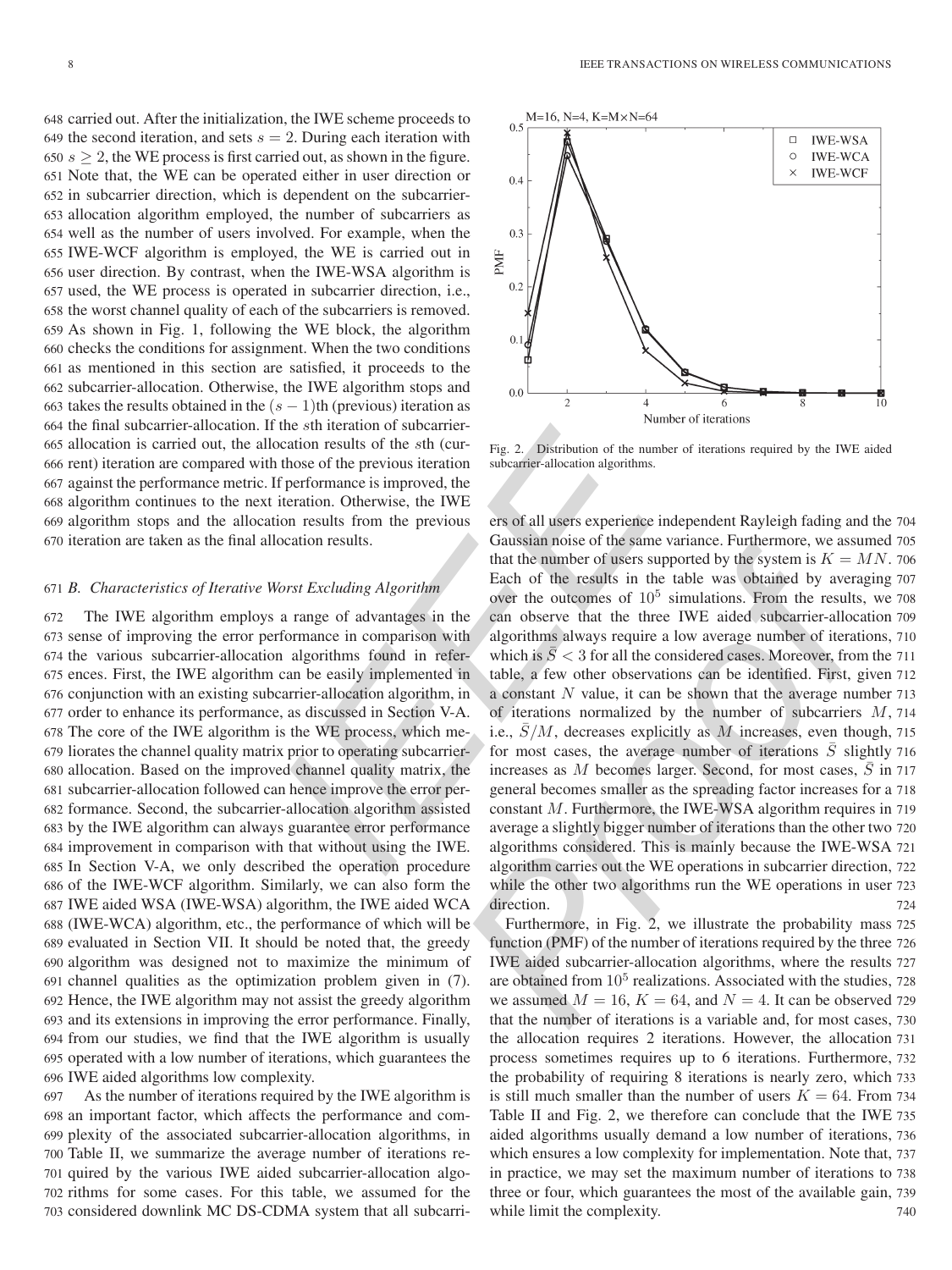| Algorithm | <b>IWE-WCF</b> |      |      | <b>IWE-WCA</b> |      |      |      | <b>IWE-WSA</b> |      |      |      |      |
|-----------|----------------|------|------|----------------|------|------|------|----------------|------|------|------|------|
| М<br>N    | $\overline{4}$ | 8    | 16   | 32             | 4    | 8    | 16   | 32             | 4    |      | 16   | 32   |
|           | 76             | 2.14 | 2.44 | 2.58           | 2.20 | 2.75 | 74   | 2.73           | 2.20 | 2.75 | 2.74 | 2.73 |
|           | 1.70           | 2.12 | 2.40 | 2.55           | 1.96 | 2.45 | 2.65 | 2.72           | 2.42 | 2.64 | 2.67 | 2.71 |
|           | .60            | 2.03 | 2.34 | 2.52           | 1.78 | 2.30 | 2.61 | $2.7^{\circ}$  | 2.43 | 2.55 | 2.65 | 2.70 |
|           | .49            | .89  | 2.25 | 2.46           | .63  | 2.18 | 2.56 | 2.70           | 2.42 | 2.51 | 2.64 | 2.69 |

TABLE II AVERAGE NUMBER OF ITERATIONS FOR THE IWE AIDED SUBCARRIER-ALLOCATION ALGORITHMS

#### 741 VI. COMPLEXITY ANALYSIS

 In this section, we analyze the complexity of the proposed subcarrier-allocation algorithms and that of the other related algorithms. In our analysis, we assume that the same power- allocation scheme is used for all the subcarrier-allocation al- gorithms. Furthermore, the complexity reflects the number of comparisons required by the subcarrier-allocation algorithms.

 First, the complexity of the greedy algorithm and that of the WSA algorithm can be found, for example, in [7], which are 750 both  $\mathcal{O}(K^2)$  for the MC DS-CDMA systems with  $K \geq M$ . Specifically, the number of comparisons required by the WSA algorithm can be expressed as

$$
C^{(WSA)} = M(K-1) + 2M \ln M + \frac{1}{2}K(K-1). \tag{15}
$$

 The complexity of the WCA algorithm depends on the 754 specific operations. First, the  $K$  users are ordered from the worst to the best according to their worst channel qualities. This 756 process requires  $K(M-1) + 2K \ln K$  comparisons. Then, for the subcarrier-allocation, the upper-bound happens when 758 each subcarrier is assigned to  $(N-1)$  users during the first  $(K - M)$  stages. In this case,  $(K - M)(M - 1) + M(M -$  1) / 2 comparisons are required. When considering the above analysis, the number of comparisons required by the WCA algorithm satisfies

$$
\mathcal{C}^{(\text{WCA})} \le K(M-1) + 2K \ln K + (K - M)(M - 1) \n+ \frac{1}{2}M(M - 1) \n\le \left(2K - \frac{M}{2}\right)(M - 1) + 2K \ln K.
$$
\n(16)

763 From (16), we can be implied that the WCA algorithm has a 764 complexity of  $\mathcal{O}(KM)$ .

765 Similarly, the complexity of the WCF algorithm has an 766 upper-bound, which happens when each of the M subcarriers 767 is assigned to  $(N-1)$  users during the first  $(K-M)$  alloca-768 tion stages. In this case,  $K(M-1)$  comparisons are needed  $769$  for the  $K$  users to find their worst channel qualities during 770 the first  $(K - M + 1)$  stages. Then,  $\sum_{m=2}^{M-1} (M - m) = (M 771 \; 1 \; (M-2)/2$  comparisons are required for re-identifying the 772 worst channel quality during the last  $(M - 1)$  stages. More-773 over, during each stage, the WCF algorithm finds the minimum 774 of the channel qualities of the  $k (k = K, K - 1, \ldots, 1)$  avail-775 able users, which requires  $K(K-1)/2$  comparisons. Except 776 user ordering, the allocation process of the WCF algorithm is 777 the same as that of the WCA algorithm, which requires  $(K -$ 778  $M$ ) $(M-1)$  +  $M(M-1)/2$  comparisons. Consequently, the

upper-bound for the number of comparisons required by the 779 WCF algorithm can be expressed as  $780$ 

$$
\mathcal{C}^{(\text{WCF})} \le K(M-1) + \frac{1}{2}(M-1)(M-2) + \frac{1}{2}K(K-1) + (K-M)(M-1) + \frac{1}{2}M(M-1) \le (2K-1)(M-1) + \frac{1}{2}K(K-1)
$$
 (17)

According to (17), we can readily know that the WCF algorithm 781 has a complexity of  $\mathcal{O}(K^2)$ , as  $K > M$  is assumed. 782

arised and that of the ME measuring the same of  $(2K-1)(M-1) + \frac{1}{2}K(K-1)$  (17)<br>
and algorithm and that of the<br>
or example, in [7], which are According to (17), we can readily know that the WCF algorithm<br>
MMA systems with Let us now consider the complexity of the IWE-WSA algo- 783 rithm. First, during the sth iteration, the WE process searches 784 for the worst channel qualities of the  $M$  subcarriers, which have 785 already been identified by the WSA operations during the  $(s - 786)$ 1)th iteration. Therefore, there is no complexity contribution by 787 the WE process during the sth iteration. Second, we can easily 788 find that the condition checking requires  $C^{(\text{checking})} = M + 789$  $M(M-1)/2$  operations during the sth  $(s \ge 2)$  iteration. Note 790 that, at the sth iteration, the number of comparisons required 791 by the WSA-assisted subcarrier-allocation is  $\mathcal{C}^{(\text{allocation})}(s) = 792$  $\mathcal{C}^{(WSA)} - \mathcal{C}^{(reduce)}(s)$ , where  $\mathcal{C}^{(reduce)}(s) = 2M(s-1)$  de-793 notes the number of comparisons reduced as a result that some 794 of the worst channels are removed by the WE process. When 795 considering all the above, the number of comparisons required 796 by the IWE-WSA algorithm can be expressed as  $797$ 

$$
\mathcal{C}^{(\text{IWE-WSA})} = (S-1)\mathcal{C}^{(\text{checking})} + \sum_{s=1}^{S} \mathcal{C}^{(\text{allocation})}(s)
$$

$$
= \left(\frac{1}{2}SK + SM\right)(K-1)
$$

$$
+ \left(\frac{1}{2}M^2 + \frac{1}{2}M - SM\right)(S-1) + 2SM \ln M
$$
(18)

when assuming that  $S$  iterations are used. Equation (18) shows 798 a complexity of  $\mathcal{O}(SK^2)$  for the IWE-WSA algorithm.  $\qquad \qquad$  799

In the context of the IWE-WCA and IWE-WCF algorithms, 800 their complexity can be analyzed in the similar way as that 801 for the IWE-WSA algorithm, in conjunction with WCA and 802 WCF algorithms, respectively. It can be shown that the num- 803 ber of comparisons required by these two algorithms can be 804 expressed as 805

$$
\mathcal{C}^{(\text{IWE-WCA})} \le \left(2SK - \frac{1}{2}SM\right)(M - 1) + \left(\frac{1}{2}M^2 + \frac{1}{2}M - SK\right)(S - 1) + 2SK \ln K, \quad (19)
$$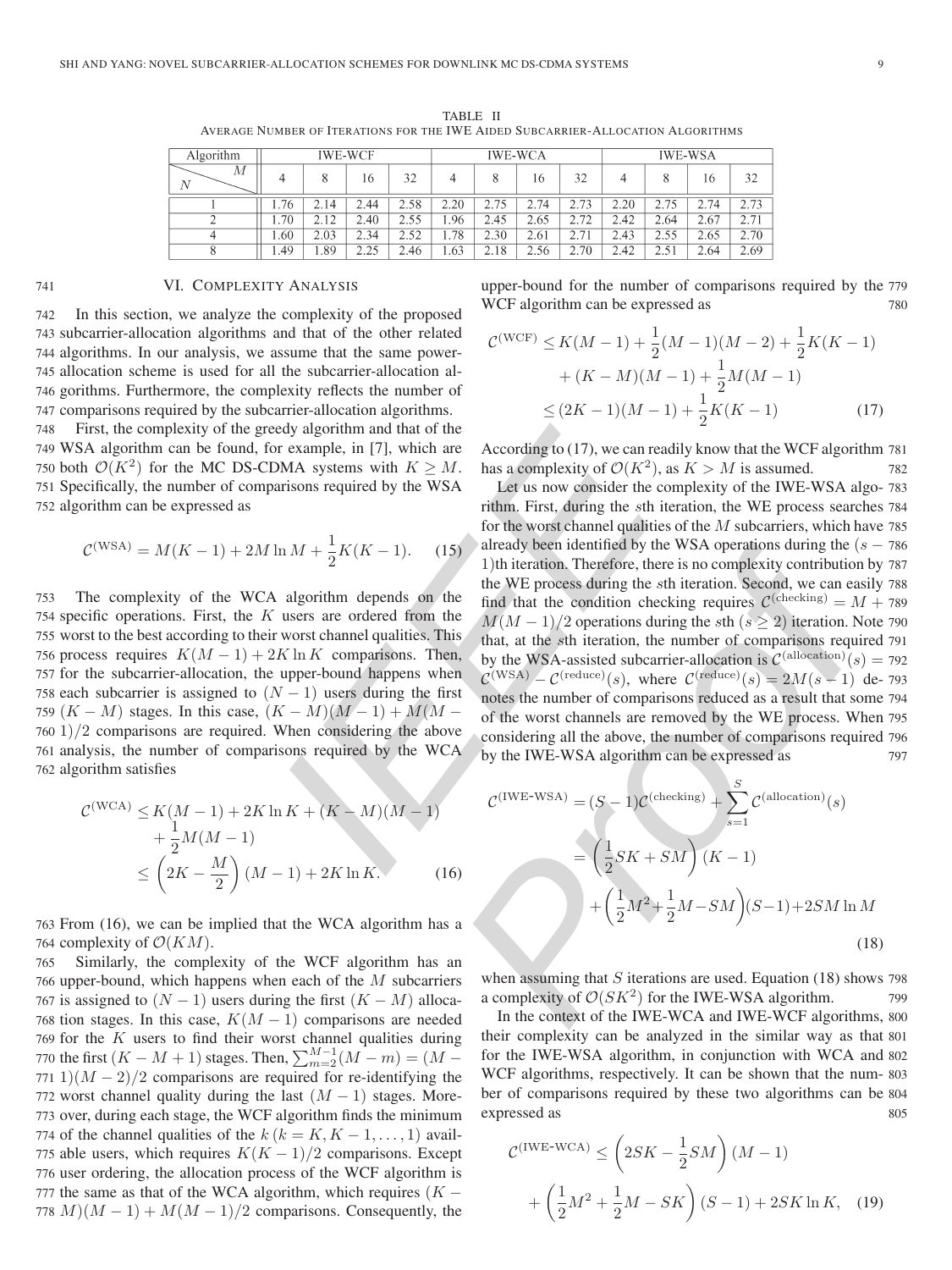TABLE III COMPLEXITY OF VARIOUS SUBCARRIER-ALLOCATION ALGORITHMS

| Algorithm      | Complexity                    |
|----------------|-------------------------------|
| Hungarian      | $\mathcal{O}(K^3)$ [11]       |
| Greedy         | $\mathcal{O}(K^2)$            |
| WUF Greedy     | $\mathcal{O}(K^2)$            |
| Maximal Greedy | $\mathcal{O}(\alpha K^2)$     |
| <b>WSA</b>     | $\overline{\mathcal{O}(K^2)}$ |
| <b>WCA</b>     | $\overline{\mathcal{O}(KM)}$  |
| WCF            | $\overline{\mathcal{O}}(K^2)$ |
| <b>IWE-WSA</b> | $\mathcal{O}(SK^2$            |
| <b>IWE-WCA</b> | $\overline{\mathcal{O}(SK^2}$ |
| IWE-WCF        | $C$ ( $\leq K^2$              |



Fig. 3. Number of comparisons required by various subcarrier-allocation algorithms when  $N = 4$ .

$$
\mathcal{C}^{\text{(IWE-WCF)}} \le \frac{1}{2} SK(K-1) + (2SK - S)(M - 1) + \left(\frac{1}{2}M^2 + \frac{1}{2}M - SK\right)(S - 1),\tag{20}
$$

806 respectively. Therefore, the complexity of both the IWE-WCA 807 and the IWE-WCF algorithms are  $\mathcal{O}(SK^2)$ .

 In Table III, we summarize the complexity of the various subcarrier-allocation algorithms. Note that, the maximal greedy 810 algorithm [10] requires a complexity of  $\mathcal{O}(\alpha K^2)$ , where  $\alpha \geq$   $M$ ) is the size of the search space. In Section VII, we assume that the maximal greedy algorithm uses a random search space 813 having the size  $\alpha = M$ . Furthermore, in Figs. 3 and 4, we compare the number of operations required by the various subcarrier-allocation algorithms with respect to the number of subcarriers employed by the MC DS-CDMA systems. Note that, in both figures, the number of operations are either the exact values or the upper-bound of the algorithms. The number of comparisons of the IWE algorithms were obtained from (18)–(20). From both figures, we can see that the greedy and WCA algorithms always require the least number of com- parisons, while the Hungarian algorithm [11], [21] needs the 823 highest number of comparisons. When  $N = 4$  in Fig. 3, the greedy algorithm demands the lowest number of comparisons 825 when  $M \leq 32$ . However, when  $N = 8$  in Fig. 4, the WCA algorithm always has the lowest operations. Observing from the



Fig. 4. Number of comparisons required by various subcarrier-allocation algorithms when  $N = 8$ .

two figures, we can know that the complexity of the proposed 827 WCA and WCF algorithms are at the same level as that of 828 the WSA and greedy algorithm. Moreover, for the considered 829 examples, we find that the number of comparison required 830 by the IWE-aided subcarrier-allocation algorithms is slightly 831 less than twice of the number of comparisons required by the 832 original corresponding algorithms without invoking the IWE 833 algorithm. 834

#### VII. PERFORMANCE RESULTS 835

Number of subcarriers M<br>
Number of subcarriers M<br>
algorithms when  $N = 8$ <br>
two figures, we can know that the complexity of the propose<br>
with  $N \ge 8$ <br>
with and WCF algorithms are at the same level as that<br>
with we WSA and g In this section, we provide a range of simulation results, in 836 order to demonstrate and compare the achievable error per- 837 formance of the downlink MC DS-CDMA systems employing 838 the proposed and the other subcarrier-allocation algorithms 839 considered. In our studies, we assume the Quadrature Phase- 840 Shift Keying (QPSK) baseband modulation and that all the 841 subcarriers experience independent flat Rayleigh fading. The 842 number of users supported by the MC DS-CDMA is  $K = MN$ , 843 with  $M$  being the number of subcarriers and  $N$  the length of 844 the orthogonal DS spreading codes. Furthermore, for all the 845 subcarrier-allocation algorithms considered, we assume that the 846 channel-inverse assisted power-allocation is employed, under 847 the constraint that the total transmission power is  $P = K$ 848

Fig. 5 demonstrates the BER performance of the MC 849 DS-CDMA system employing various of subcarrier-allocation 850 algorithms, when  $K = 64$  users are supported by  $M = 16$  851 subcarriers. Hence, each subcarrier supports 4 users. From the 852 figure, we can obtain the following observations. First, the 853 Hungarian algorithm gives the best BER performance, while 854 the greedy algorithm yields the worst performance. Both the 855 WUF greedy algorithm [9] and the maximal greedy algorithm 856 [10], which assumes a random search space of size  $\alpha = M$ , 857 slightly outperform the greedy algorithm. As the greedy-class 858 algorithms aim to maximize the sum of the channel qualities, 859 rather than maximizing the reliability, such as the SNR in (5), 860 the greedy-class algorithms in general achieve poorer BER 861 performance than the other reliability motivated algorithm. 862 Second, as seen in Fig. 5, the proposed WCA, WCF, especially 863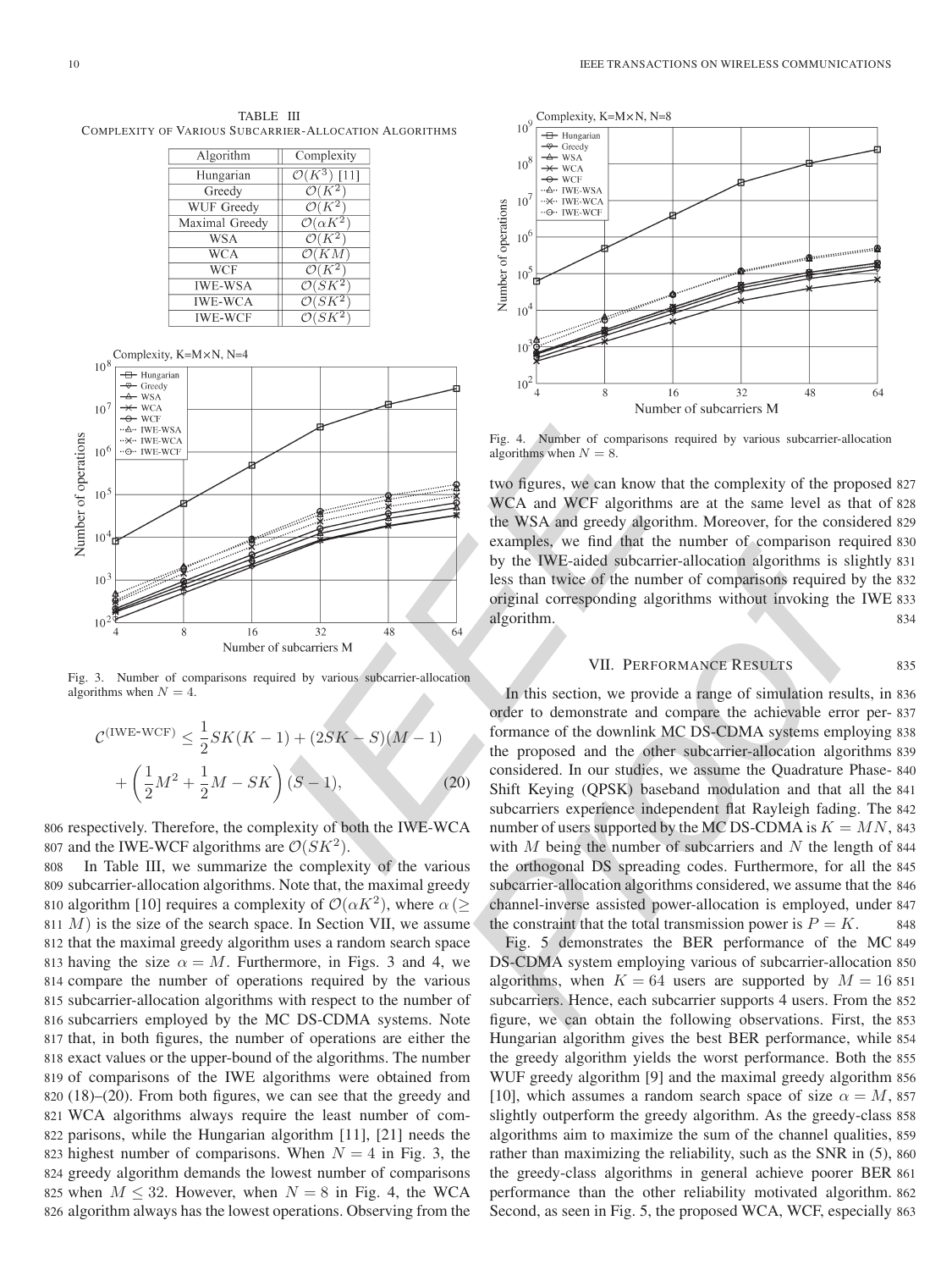

Fig. 5. BER comparison of the downlink MC DS-CDMA systems employing various subcarrier-allocation algorithms, when subcarriers experience independent Rayleigh fading.



Fig. 6. BER comparison of the downlink MC DS-CDMA systems employing the WSA, WCA, and WCF algorithms, when subcarriers experience independent Rayleigh fading.

 the IWE-WCF algorithms are capable of significantly out- performing the greedy-class algorithms as well as the WSA algorithm. Third, for the specific system parameters consid- ered, the WCF algorithm has better BER performance than the WCA algorithm. This is because the WCF algorithm can avoid assignment of more number of worst subcarriers than the WCA algorithm. Finally, by invoking the IWE scheme, further error performance improvement can be attained with a penalty of double complexity. The achievable BER of the IWE-WCF algorithm is close to that achieved by the Hungarian algorithm, and the difference is only 0.7 dB.

 Fig. 6 compares the BER performance of the MC DS-CDMA systems employing the WSA, WCA and the WCF algorithms 877 for  $K = 32$  users. In general, the proposed WCA and WCF algorithms always yield better BER performance than the WSA algorithm. As discussed in Section IV, the WSA algorithm implements the assignment by avoiding the worst channel qualities in a subcarrier-oriented mode. Hence, its performance



Fig. 7. BER comparison of the downlink MC DS-CDMA systems employing the WCF and the IWE-WCF algorithms, when subcarriers experience independent Rayleigh fading.

Arenay NATURE AND A<br>
MCDS-CDMA systems employing Fig. 7. BER comparison of the dominiums, when subcarriers experience independent<br>
then subcarriers experience independent in WCF (algorithms, when subcarriers experience in depends on the frequency-selective diversity. By contrast, for 882 the MC DS-CDMA systems employing DS spreading, the 883 number of users supported is usually higher than the number 884 of subcarriers, as considered in Fig. 6. In this case, the WCA 885 and WCF algorithms avoid the worst channel qualities in a user- 886 oriented mode and achieve much higher diversity than the WSA 887 scheme. Furthermore, from Fig. 6 we observe that, when given 888  $K = MN$  a constant, the BER performance of the three algo-889 rithms improves as M becomes larger. The reason behind the 890 observation is that we assumed that all subcarriers experience 891 independent fading regardless of the number of subcarriers. 892 This assumption implies that more subcarriers results in higher 893 diversity. In this case, the advantage of the WCA algorithm 894 over the WSA algorithm becomes smaller as the ratio of  $K/M$  895 becomes bigger. Furthermore, when  $M = K = 32$  and  $N = 1$ , 896 both the WCA and WSA achieve the same BER, as, in this case, 897 the MC DS-CDMA is reduced to an OFDMA system without 898 T-domain spreading. Consequently, the user-oriented diversity 899 is the same as the subcarrier-oriented diversity. By contrast, as 900 shown in Fig. 6, the advantage of the WCF algorithm over the 901 WCA algorithm is enhanced as M increases, when given  $K = 902$ MN a constant. Specifically, when  $M = 32$  and  $N = 1$ , the 903 WCF algorithm has 0.6 dB SNR gain over the WCA algorithm 904 at the BER of  $10^{-5}$ . From the above, we can know that, when 905 all subcarriers experience independent fading, the number of 906 subcarriers has a significant impact on the performance of the 907 considered subcarrier-allocation algorithms. 908

Figs. 7–9 show the BER gain of employing the IWE algo- 909 rithm for the WCF, WCA and WSA algorithms, respectively. 910 Under the various cases, the BER improvement can be obtained 911 by introducing the IWE algorithm. Thus, this observation con- 912 firms the benefit of using the IWE algorithm in association 913 with subcarrier-allocation algorithms. By comparing the three 914 figures, we observe that the IWE-WCF algorithm always has 915 the best BER performance, while the IWE-WSA has the worst 916 performance among the three IWE aided algorithms. This ob- 917 servation maintains the same for the three algorithms without 918 using the IWE algorithm in Fig. 6. From Figs. 7 and 8, we 919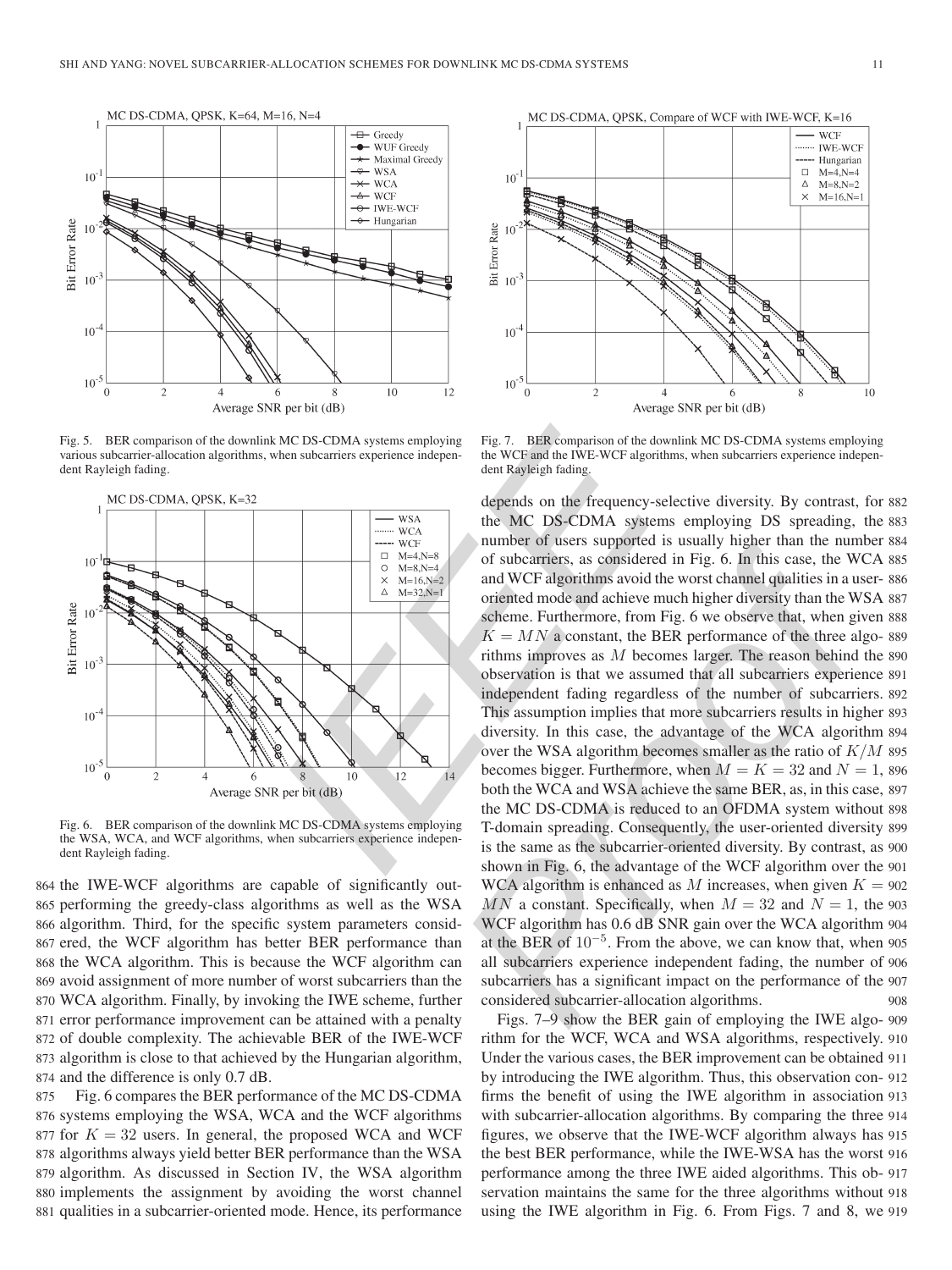

Fig. 8. BER comparison of the downlink MC DS-CDMA systems employing the WCA and the IWE-WCA algorithms, when subcarriers experience independent Rayleigh fading.



Fig. 9. BER comparison of the downlink MC DS-CDMA systems employing the WSA and the IWE-WSA algorithms, when subcarriers experience independent Rayleigh fading.

 observe that the improvement of using the IWE scheme for the WCF and the WCA algorithms gets larger as the number of subcarriers M becomes bigger. By contrast, in Fig. 9, the BER advantage of using the IWE remains the same, which is 924 about 1 dB, as the number of subcarriers  $M$  becomes bigger. As discussed in Section V, the WE process of the IWE-WCA and IWE-WCF algorithms excludes the worst subcarrier for each user during an iteration, but the worst user of each subcarrier is eliminated during every iteration for the IWE-WSA algorithm. Therefore, the BER performance of the IWE-WCF and IWE- WCA algorithms is highly affected by the subcarrier diversity, whereas that of the IWE-WSA algorithm is dominated by the 932 user diversity. In Fig. 9, the number of users is  $K = 16$  for all cases, thus they obtain a similar BER gain when employing the IWE algorithm.

935 So far, we have assumed that all subcarriers of a MC DS-936 CDMA system experience independent fading, regardless of the 937 number of subcarriers. When given the frequency selectivity



Fig. 10. BER of the downlink MC DS-CDMA systems employing the WCF algorithm, when subcarriers experience frequency selective Rayleigh fading with L number of time domain resolvable paths.

of a wireless channel, this assumption may not be true. In 938 this case, the fading experienced by different subcarriers in 939 fact becomes more correlated, as the number of subcarriers 940 increases. Therefore, in Fig. 10, we study the BER performance 941 of the MC DS-CDMA employing the WCF algorithm, when the 942 number of time-domain resolvable paths is fixed to  $L = 2$  or 4, 943 i.e., when given the frequency selectivity of wireless chan- 944 nels. Explicitly, when  $L = 2$ , using  $M = 4$  subcarriers is suf-945 ficient for attaining all the frequency diversity. By contrast, 946 when  $L = 4$ ,  $M = 16$  subcarriers are required to achieve all 947 the frequency diversity. 948

VIII. CONCLUSION 949

We not by the MC DS-CDMA systems employing the WOS-CDMA systems employing the WOS-CDMA systems employing the World with *E* under the dependent of the dependent of the systems of a wireless channel, this assumption may no We have proposed a range of fair subcarrier-allocation al- 950 gorithms and investigated them in the context of the MC DS- 951 CDMA, where the number of users supported may be higher 952 than the number of subcarriers. By analyzing the characteristics 953 of the WSA algorithm that is beneficial to the systems with 954 subcarriers more than users, we have generalized the WSA 955 algorithm to the WCA algorithm, which is suitable for any 956 multicarrier systems. Following our detailed analysis of these 957 algorithms, we have proposed the WCF algorithm, which is 958 capable of further improving the reliability of MC DS-CDMA 959 systems. Moreover, an IWE algorithm has been proposed for 960 application in conjunction with the WSA, WCA or the WCF, 961 resulting in the IWE-WSA, IWE-WCA or the IWE-WCF algo- 962 rithm. Our studies show that an IWE-assisted algorithm always 963 improves the reliability of the original algorithm. The IWE- 964 WCA algorithm outperforms the IWE-WSA algorithm, while 965 the IWE-WCF algorithm achieves the highest reliability among 966 these three. Furthermore, our results demonstrate that the re- 967 liability attained by these IWE-WCF algorithms is close to 968 that achieved by the high-complexity optimum Hungarian algo- 969 rithm. Additionally, the complexity of the proposed subcarrier- 970 allocation algorithms has been analyzed and compared with that 971 of the low-complexity greedy algorithm. We can argue that all 972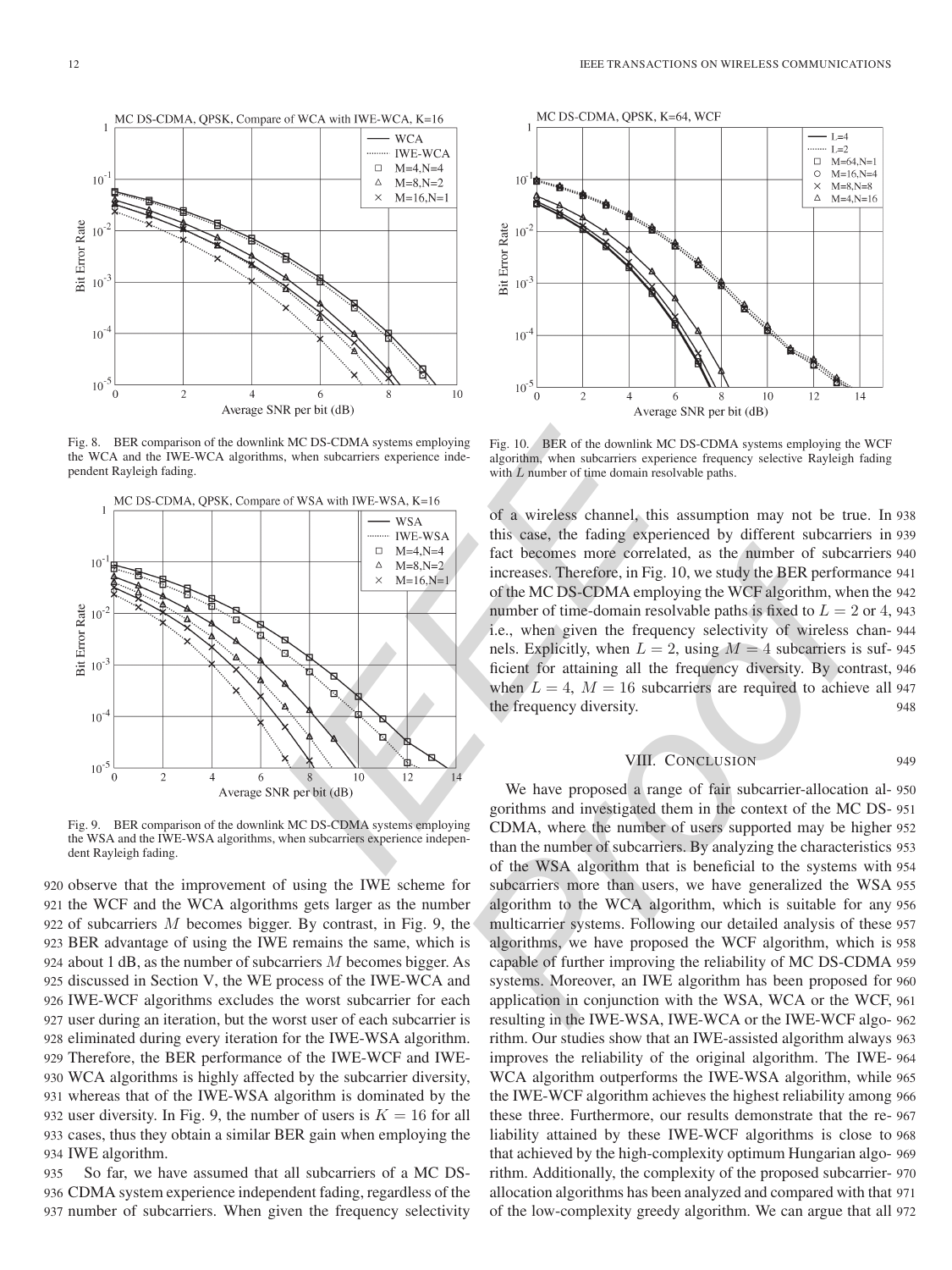973 our proposed subcarrier-allocation algorithms have the merit of 974 low-complexity.

 Note that, the observations obtained from this paper are in general suitable for the MC DS-CDMA systems, where dif- ferent users are allocated with different numbers of subcarriers or/and spreading codes. This is because the relative advantages and disadvantages of the considered subcarrier-allocation algo- rithms are only determined by the diversity available from the 981 channel quality matrix, i.e., by the values of  $K$  and  $M$ , but not by the numbers of data streams of the users.

#### **REFERENCES**

984 [1] L.-L. Yang, *Multicarrier Communications*. Chichester, U.K.: Wiley,

983

- 985 2009.<br>986 [2] L.-L. 986 [2] L.-L. Yang and L. Hanzo, "Multicarrier DS-CDMA: A multiple ac-<br>987 cess scheme for ubiquitous broadband wireless communications," IEEE 987 cess scheme for ubiquitous broadband wireless communications," *IEEE*
- 988 *Commun. Mag.*, vol. 41, no. 10, pp. 116–124, Oct. 2003. 989 [3] K. Letaief and Y. J. Zhang, "Dynamic multiuser resource allocation and adaptation for wireless systems," IEEE Trans. Wireless Commun., vol. 13,
- 990 adaptation for wireless systems," *IEEE Trans. Wireless Commun.*, vol. 13, no. 4, pp. 38–47, Aug. 2006.
- 992 [4] J. Jang and K. B. Lee, "Transmit power adaptation for multiuser OFDM<br>993 systems" *IFFE J. Sel. Areas Commun*, vol. 21, no. 2, nn. 171–178 993 systems," *IEEE J. Sel. Areas Commun.*, vol. 21, no. 2, pp. 171–178, 994 Feb. 2003.<br>995 [5] K. Kim at
- [5] K. Kim and J. Kim, "A 2-D subcarrier allocation scheme for capacity 996 enhancement in a clustered OFDM system," *IEICE Trans. Commun.* , 997 vol. E90-B, no. 7, pp. 1880–1883, Jul. 2007.<br>998 [6] K A D Teo Y Otani and S Ohno "Adap
- 998 [6] K. A. D. Teo, Y. Otani, and S. Ohno, "Adaptive subcarrier allocation for multi-user OFDM system," IEICE Trans. Commun., vol. E89-A, no. 11, 999 multi-user OFDM system," *IEICE Trans. Commun.*, vol. E89-A, no. 11, 1000 pp. 3131–3137, Nov. 2006. pp. 3131-3137, Nov. 2006.
- 1001 [7] T. Liu, C. Yang, and L.-L. Yang, "A low-complexity subcarrier-power 1002 allocation scheme for frequency-division multiple-access systems," *IEEE* 1003 *Trans. Wireless Commun.*, vol. 9, no. 5, pp. 1564–1570, May 2010.<br>1004 [8] D. Palomar, J. Cioffi, and M. Lagunas, "Joint Tx–Rx beamforming of
- D. Palomar, J. Cioffi, and M. Lagunas, "Joint Tx–Rx beamforming design 1005 for multicarrier MIMO channels: A unified framework for convex opti-1006 mization," *IEEE Trans. Signal Process.*, vol. 51, no. 9, pp. 2381–2401, Sep. 2003.
- 1008 [9] N. Y. Ermolova and B. Makarevitch, "Performance of practical subcarrier allocation schemes for OFDM," in *Proc. IEEE 18th Int. Symp. PIMRC*, 1009 allocation schemes for OFDM," in *Proc. IEEE 18th Int. Symp. PIMRC* , 1010 Sep. 2007, pp. 1–4.
- 1011 [10] O. Nwamadi, X. Zhu, and A. Nandi, "Dynamic subcarrier allocation for 1012 single carrier-FDMA systmes." in *Proc. EUSIPCO*. Aug. 2008, pp. 1–5. 1012 single carrier-FDMA systmes," in *Proc. EUSIPCO*, Aug. 2008, pp. 1–5.<br>1013 [11] H. W. Kuhn, "The Hungarian method for the assignment problem," Nava
- 1013 [11] H. W. Kuhn, "The Hungarian method for the assignment problem," *Naval* 1014 *Res. Logistics Quart.*, vol. 2, no. 1-2, pp. 83–97, Mar. 1995.
- 1015 [12] T. Jia and A. Duel-Hallen, "Improved channel allocation for multicarrier 1016 CDMA with adaptive frequency hopping and multiuser detection," *IEEE*
- 1017 *Trans. Commun.*, vol. 57, no. 11, pp. 3389–3396, Nov. 2009. Z. Wang, D. Yang, and L. Milstein, "Multi-user resource allocation for 1019 a distributed multi-carrier DS-CDMA network," *IEEE Trans. Commun.* , 1020 vol. 60, no. 1, pp. 143–152, Jan. 2012.
- 1021 [14] P.-W. Fu and K.-C. Chen, "Rate, sub-carrier, power allocations for multi-1022 carrier CDMA with LMMSE multiuser detection," *IEEE Trans. Wireless*
- 1023 *Commun.*, vol. 6, no. 5, pp. 1574–1580, May 2007. 1024 [15] Y. Wang, G. Xie, Y. Liu, and N. Li, "Feasible resource allocation with 1025 partial channel information for grouped MC-CDMA system," in *Proc.*
- partial channel information for grouped MC-CDMA system," in *Proc.* 1026 *ISCIT*, Oct. 2007, pp. 683–688.
- [16] E. Lo *et al.*, "Adaptive resource allocation and capacity comparison 1027 of downlink multiuser MIMO-MC-CDMA and MIMO-OFDMA," *IEEE* 1028 *Trans. Wireless Commun.*, vol. 6, no. 3, pp. 1083-1093, Mar. 2007.
- [17] P. Chan *et al.*, "Performance comparison of downlink multiuser MIMO- 1030 OFDMA and MIMO-MC-CDMA with transmit side information— 1031 Multi-cell analysis," *IEEE Trans. Wireless Commun.*, vol. 6, no. 6, 1032 pp. 2193–2203, Jun. 2007. 1033
- [18] J. Zhu and Y. Bar-Ness, "Power allocation algorithm in MC-CDMA," in 1034 *Proc. IEEE ICC*, 2002, vol. 2, pp. 931-935.
- [19] Y. Liang, V. Veeravalli, and H. Poor, "Resource allocation for wireless fad- 1036 ing relay channels: Max–Min solution," *IEEE Trans. Inf. Theory*, vol. 53, 1037 no. 10, pp. 3432–3453, Oct. 2007. 1038
- [20] C. Y. Ng and C. W. Sung, "Low complexity subcarrier and power allo- 1039 cation for utility maximization in uplink OFDMA systems," *IEEE Trans.* 1040 *Wireless Commun.*, vol. 7, no. 5, pp. 1667–1675, May 2008. 1041<br>*I* Munkres "Algorithms for the assignment and transportation problems" 1042
- [21] J. Munkres, "Algorithms for the assignment and transportation problems," *J. Soc. Ind. Appl. Math.*, vol. 5, no. 1, pp. 32–38, Mar. 1957. 1043



**Jia Shi** (S'XX) received the B.E. degree (with 1044 **AQ1** first-class honors) in electronic and electrical engi- 1045 neering from the University of Central Lancashire, 1046 Lancashire, U.K., in 2009 and the M.Sc. degree 1047 (with distinction) in wireless communications from 1048 the University of Southampton, Southampton, U.K., 1049 in 2010. He is currently working toward the Ph.D. 1050 degree with the University of Southampton. His 1051 research interests include cooperative communica- 1052 tions, resource allocation in single- and multicell 1053 multicarrier systems, and cognitive radios. 1054



**Lie-Liang Yang** (M'98–SM'02) received the 1055 B.Eng. degree in communications engineering from 1056 Shanghai Tiedao University, Shanghai, China, 1057 in 1988, and the M.Eng. and Ph.D. degrees in 1058 communications and electronics from Northern 1059 (Beijing) Jiaotong University, Beijing, China, in 1060 1991 and 1997, respectively. From June 1997 to 1061 December 1997, he was a Visiting Scientist with 1062 the Institute of Radio Engineering and Electronics, 1063 Academy of Sciences of the Czech Republic. Since 1064 December 1997, he has been with the University 1065

16 = 14 a, co. 2003.<br>
16 minimizer resource allocation and<br>
in minimizer resource allocation and<br>
in minimizer resource allocation and Form in the University of Central Lancashire,<br>
was advantage of Central Lancashire, th of Southampton, Southampton, U.K., where he is a Professor of wireless 1066 communications in the School of Electronics and Computer Science. He has 1067 published over 300 research papers in journals and conference proceedings, 1068 authored/coauthored three books, and published several book chapters. 1069 The details about his publications can be found at http://www-mobile.ecs. 1070 soton.ac.uk/lly/. His research has covered a wide range of topics in wireless 1071 communications, networking, and signal processing. Dr. Yang is a Fellow 1072 of the IET. He served as an Associate Editor of the IEEE TRANSACTIONS 1073 ON VEHICULAR TECHNOLOGY and the *Journal of Communications and* 1074 *Networks* and is currently an Associate Editor of the IEEE ACCESS and the 1075 *Security and Communication Networks Journal*. 1076